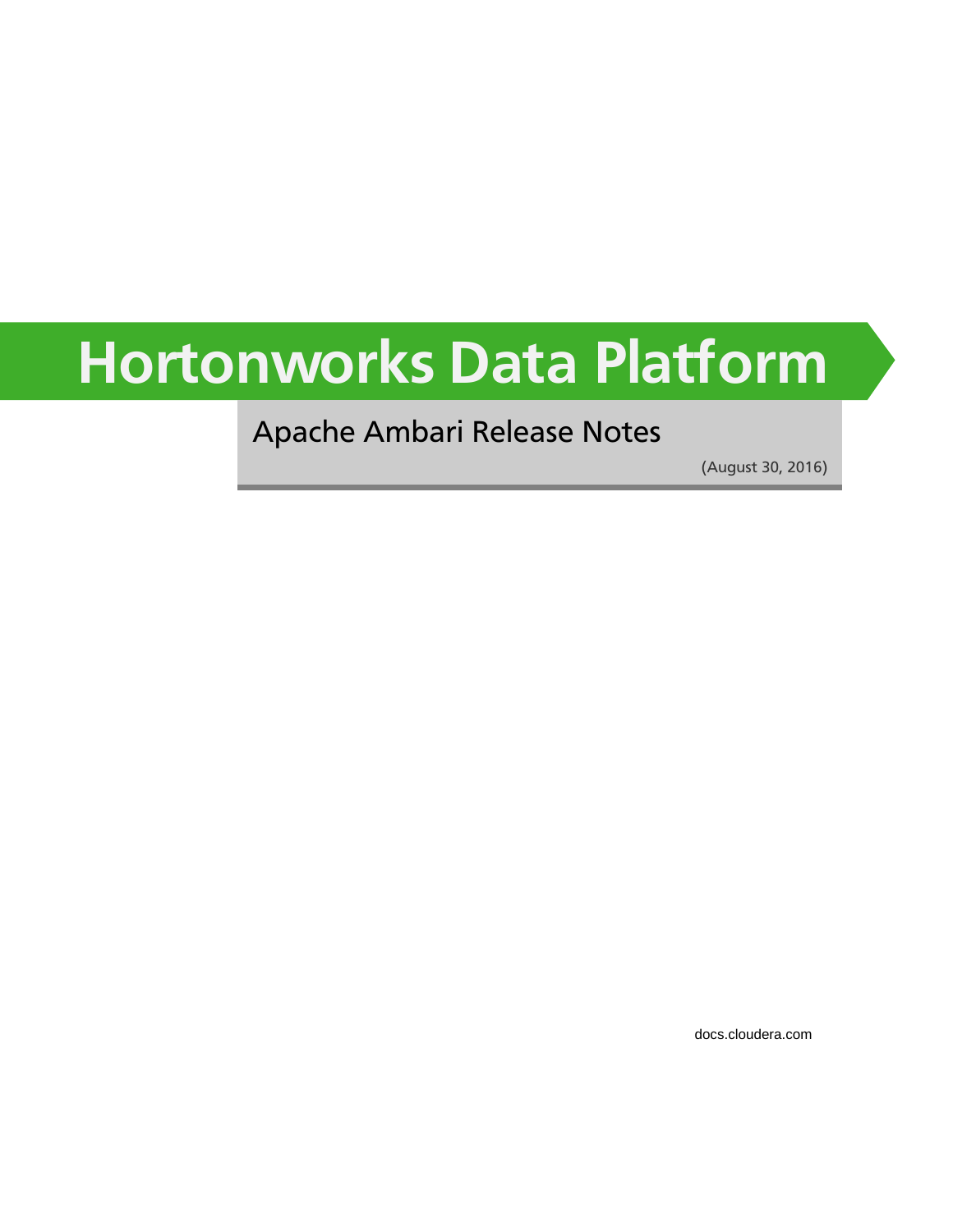#### **Hortonworks Data Platform: Apache Ambari Release Notes**

Copyright © 2012-2016 Hortonworks, Inc. All rights reserved.

The Hortonworks Data Platform, powered by Apache Hadoop, is a massively scalable and 100% open source platform for storing, processing and analyzing large volumes of data. It is designed to deal with data from many sources and formats in a very quick, easy and cost-effective manner. The Hortonworks Data Platform consists of the essential set of Apache Hadoop projects including MapReduce, Hadoop Distributed File System (HDFS), HCatalog, Pig, Hive, HBase, Zookeeper and Ambari. Hortonworks is the major contributor of code and patches to many of these projects. These projects have been integrated and tested as part of the Hortonworks Data Platform release process and installation and configuration tools have also been included.

Unlike other providers of platforms built using Apache Hadoop, Hortonworks contributes 100% of our code back to the Apache Software Foundation. The Hortonworks Data Platform is Apache-licensed and completely open source. We sell only expert technical support, [training](http://hortonworks.com/training/) and partner-enablement services. All of our technology is, and will remain free and open source. Please visit the [Hortonworks Data Platform](http://hortonworks.com/technology/hortonworksdataplatform) page for more information on Hortonworks technology. For more information on Hortonworks services, please visit either the [Support](http://hortonworks.com/support) or [Training](http://hortonworks.com/training/) page. Feel free to [Contact Us](http://hortonworks.com/about-us/contact-us/) directly to discuss your specific needs.

Licensed under the Apache License, Version 2.0 (the "License"); you may not use this file except in compliance with the License. You may obtain a copy of the License at

#### <http://www.apache.org/licenses/LICENSE-2.0>

Unless required by applicable law or agreed to in writing, software distributed under the License is distributed on an "AS IS" BASIS, WITHOUT WARRANTIES OR CONDITIONS OF ANY KIND, either express or implied. See the License for the specific language governing permissions and limitations under the License.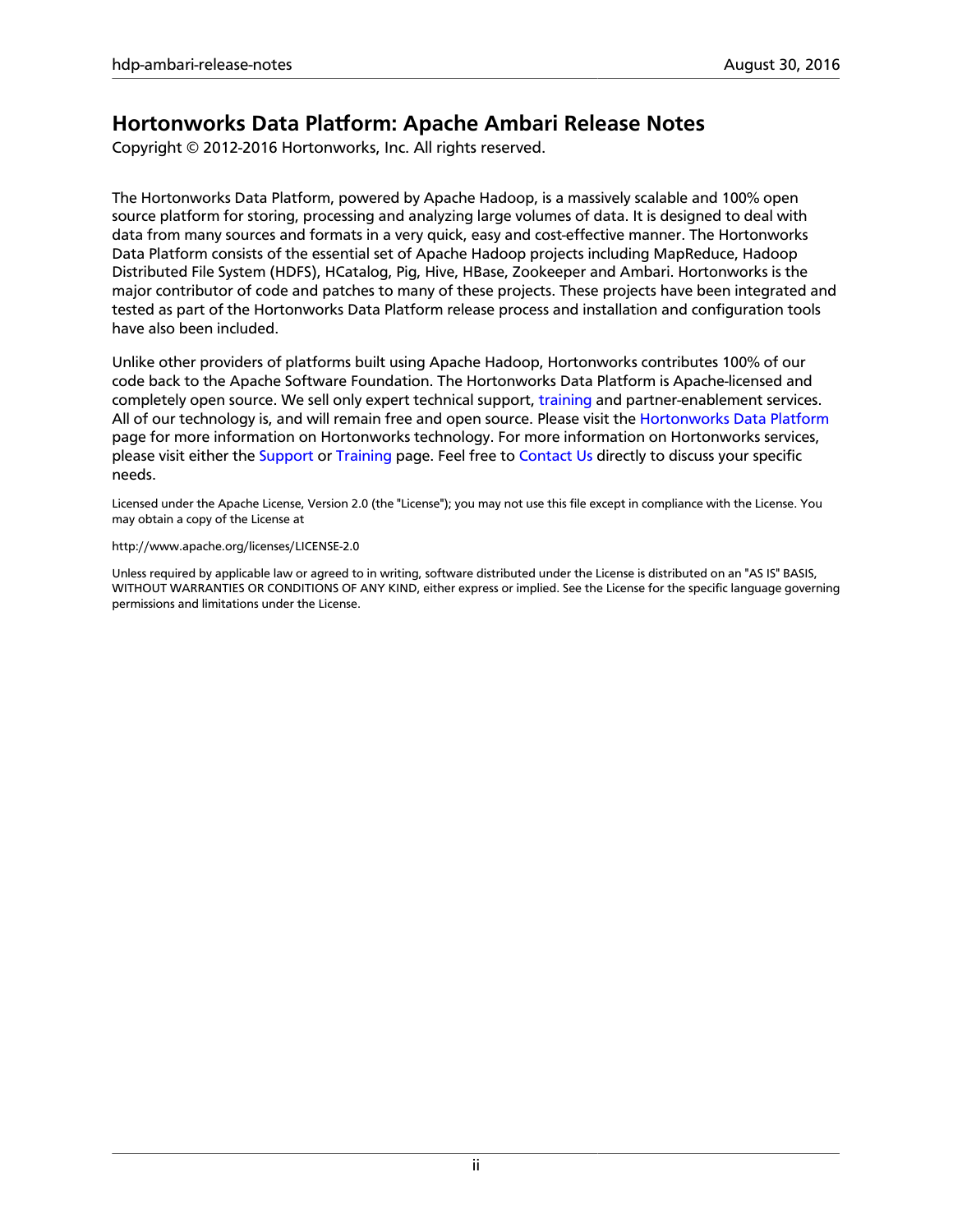# **Table of Contents**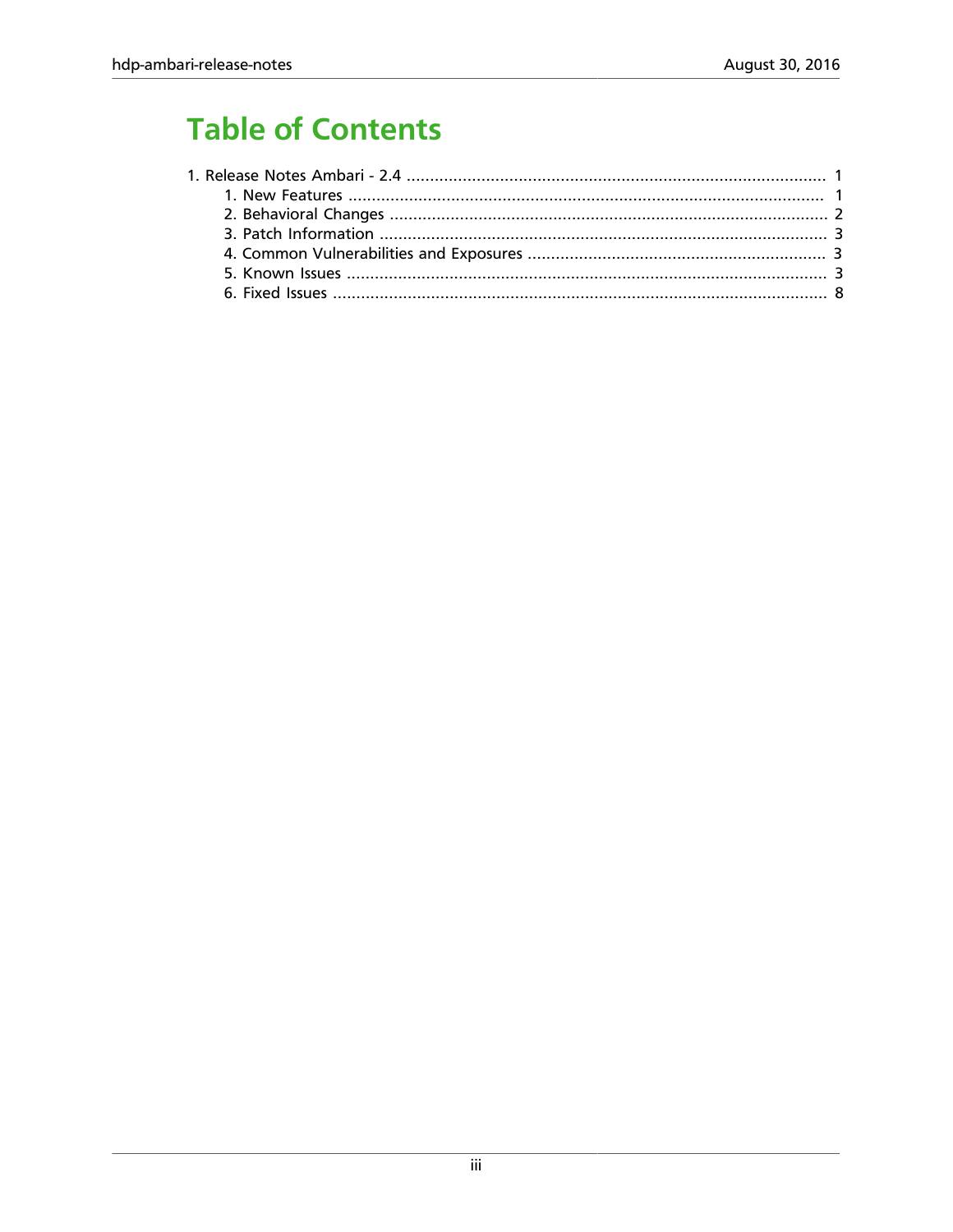# **List of Tables**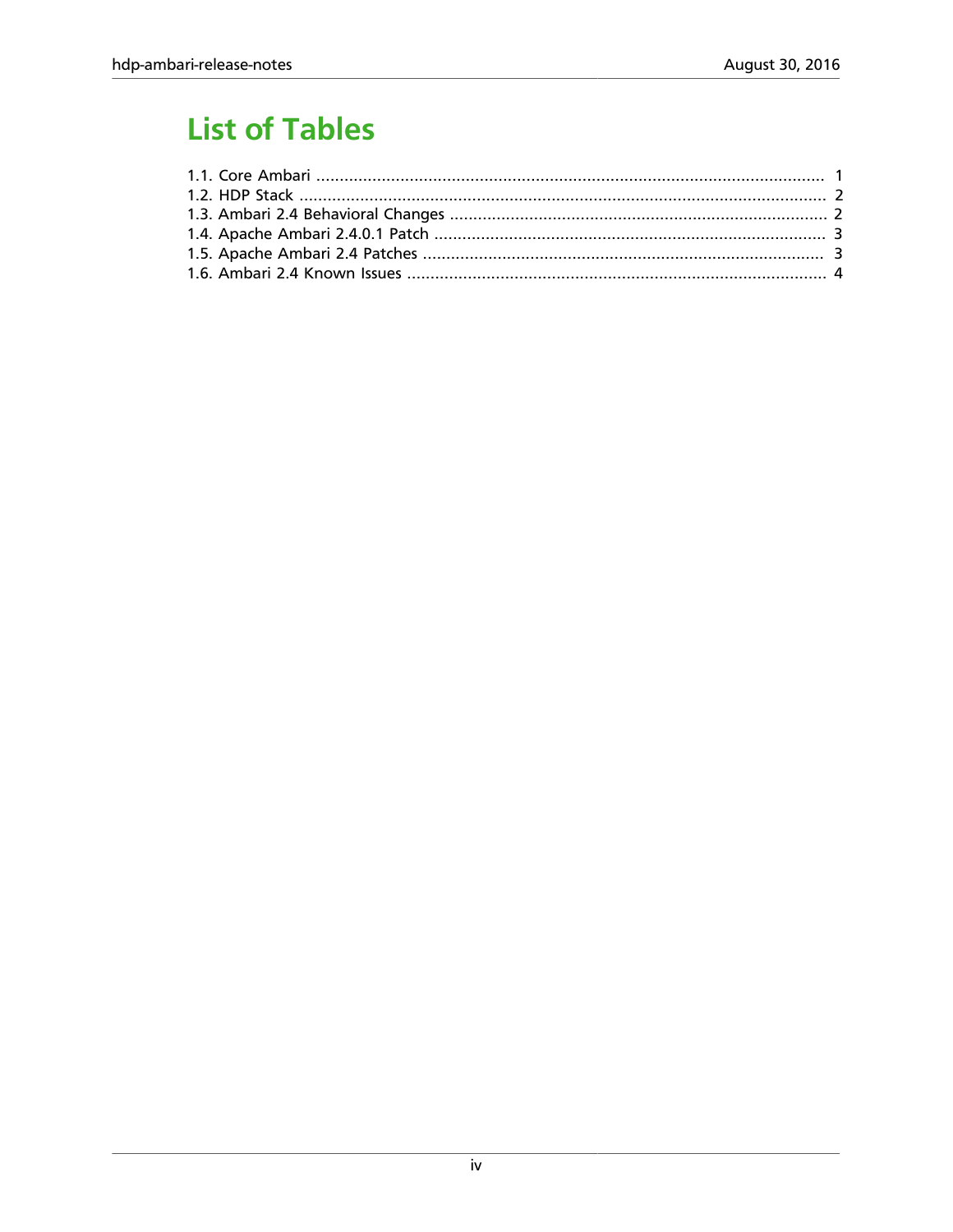# <span id="page-4-0"></span>**1. Release Notes Ambari - 2.4**

#### **RELEASE NOTES:** Apache Ambari 2.4

The Ambari 2.4 Release Notes summarize and describe the following information released in Ambari 2.4:

- [New Features](ambari_relnotes-2.4.0.1-new-features.html)
- [Behavioral Changes](ambari_relnotes-2.4.0.1-behavioral-changes.html)
- [Patch Information](ambari_relnotes-2.4.0.1-patch-information.html)
- [Common Vulnerabilities and Exposures](#page-6-1)
- [Known Issues](ambari_relnotes-2.4.0.1-known-issues.html)
- [Fixed Issues](ambari_relnotes-2.4.0.1-fixed-issues.html)

### <span id="page-4-2"></span><span id="page-4-1"></span>**1. New Features**

The Ambari 2.4 release includes the following new features and improvements:

#### **Table 1.1. Core Ambari**

| <b>Feature</b>                                                         | <b>Description</b>                                                                                                                                   |  |
|------------------------------------------------------------------------|------------------------------------------------------------------------------------------------------------------------------------------------------|--|
| Improved Host Filtering Control                                        | Ability to filter hosts using a new host filtering control. Refer to Filtering the Hosts<br>List for more information.                               |  |
| <b>AMBARI-15210</b>                                                    |                                                                                                                                                      |  |
| <b>Customizing Alert Thresholds</b>                                    | Ability to configure alert thresholds for SCRIPT alerts. Refer to Alert Types for more<br>information.                                               |  |
| <b>AMBARI-14898</b>                                                    |                                                                                                                                                      |  |
| <b>Setting Alert Check Counts</b>                                      | Ability to set number of alert checks to perform before dispatching a notification.<br>Refer to Alert Check Counts for more information.             |  |
| <b>AMBARI-15686</b>                                                    |                                                                                                                                                      |  |
| Role-based Access Control                                              | Ability to setup additional cluster operator roles. Refer to Managing Cluster Roles<br>for more information.                                         |  |
| <b>AMBARI-13977</b>                                                    |                                                                                                                                                      |  |
| <b>Remove Service</b>                                                  | Ability to remove a service. Refer to Removing a Service for more information.                                                                       |  |
| <b>AMBARI-14759</b>                                                    |                                                                                                                                                      |  |
| Version Definition File Support for<br><b>Registration and Upgrade</b> | Ability to specify an HDP version (for install/upgrade) via a Version Definition File.<br>Refer to Managing Versions for more information.           |  |
| <b>AMBARI-15724</b>                                                    |                                                                                                                                                      |  |
| Customizable Ambari Log and PID<br><b>Directories</b>                  | Ability to customize the Ambari Server and Agent Log and PID directories. Refer to<br>Customizing Ambari Log + PID Directories for more information. |  |
| <b>AMBARI-15300</b>                                                    |                                                                                                                                                      |  |
| <b>Automated Ambari Server Kerberos</b>                                | If you enable Kerberos using the Automated Setup option, Ambari Server will also                                                                     |  |
| Setup                                                                  | get the requisite principal and keytab automatically. Refer to the Ambari Security<br>Guide for more information.                                    |  |
| <b>AMBARI-15561</b>                                                    |                                                                                                                                                      |  |
| <b>Customizable Agent Registration SSH</b><br>Port                     | When adding hosts to the cluster, and choosing Agent registration via SSH, you can<br>now customize the SSH port to use.                             |  |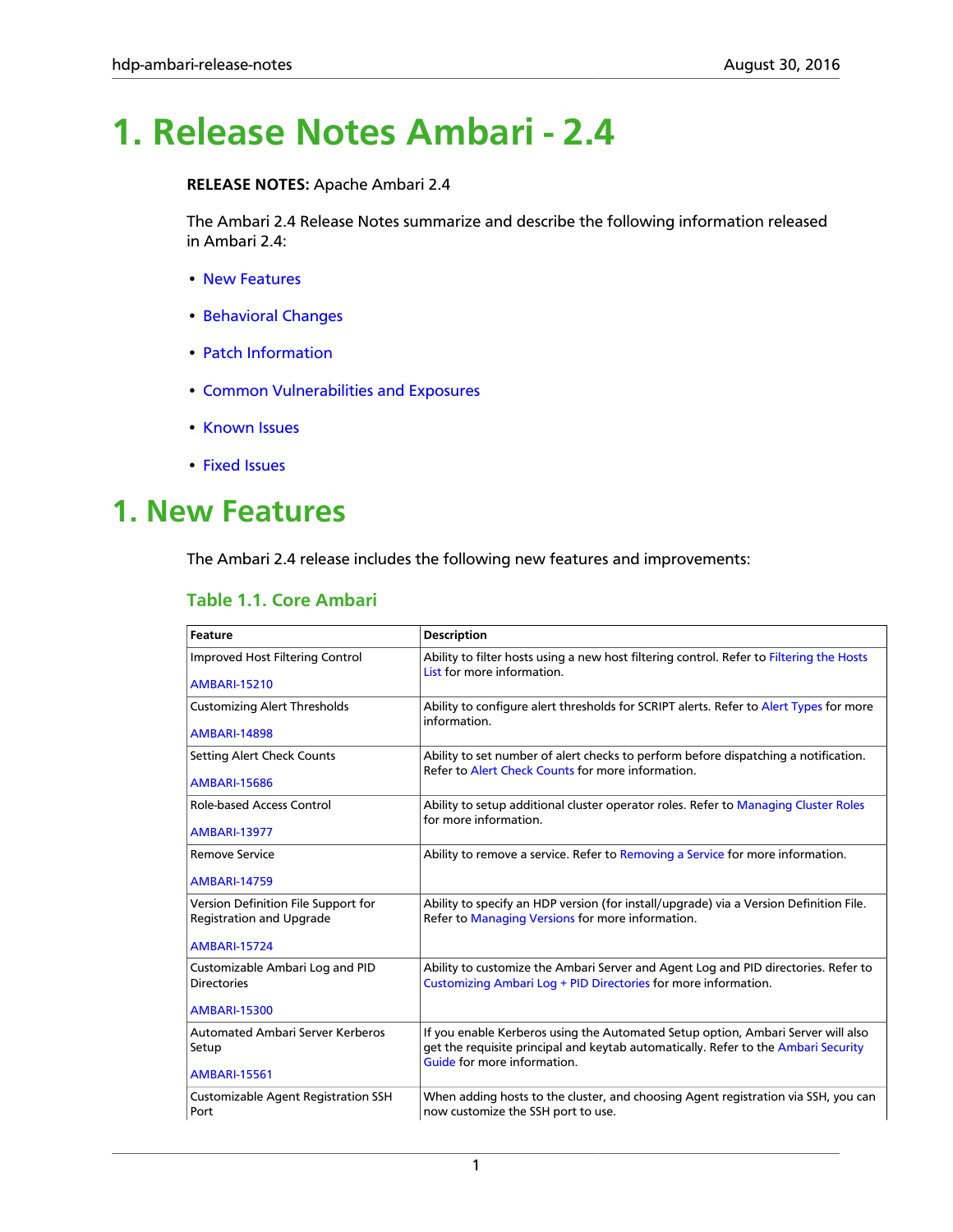| <b>Feature</b>                                   | <b>Description</b>                                                                                                                                                                                        |  |
|--------------------------------------------------|-----------------------------------------------------------------------------------------------------------------------------------------------------------------------------------------------------------|--|
| <b>AMBARI-13450</b>                              |                                                                                                                                                                                                           |  |
| <b>Views Framework: View URLs</b>                | Ability to create view instance short URLs. Refer to the Ambari Admin Guide for<br>more information.                                                                                                      |  |
| <b>AMBARI-15821</b>                              |                                                                                                                                                                                                           |  |
| <b>Views Framework: View Refresh</b>             | Ability to deploy new views without an Ambari Server restart.                                                                                                                                             |  |
| <b>AMBARI-15682</b>                              |                                                                                                                                                                                                           |  |
| Views Framework: Inherit Cluster<br>Permissions  | If you configure a view instance to use a Local Cluster, you can optionally choose to<br>inherit view USE permission based on the cluster roles. Refer to the Ambari Admin<br>Guide for more information. |  |
| <b>AMBARI-16177</b>                              |                                                                                                                                                                                                           |  |
| Views Framework: Remote Cluster<br>Configuration | Ability to configure a view instance based on a Remote Cluster (that is Ambari-<br>managed). Refer to the Ambari Admin Guide for more information.                                                        |  |
| <b>AMBARI-16274</b>                              |                                                                                                                                                                                                           |  |
| Log Search                                       | Ambari includes a new "Log Search" service that can be installed into your cluster.<br>Refer to Ambari Log Search for more information.                                                                   |  |
| <b>AMBARI-14827</b>                              |                                                                                                                                                                                                           |  |
|                                                  | This feature is Technical Preview.                                                                                                                                                                        |  |
| <b>SLES 12 SP1</b>                               | Added support for installing and running Ambari on                                                                                                                                                        |  |
| <b>AMBARI-16007</b>                              | SUSE Linux Enterprise Server (SLES) v12 SP1                                                                                                                                                               |  |

#### <span id="page-5-1"></span>**Table 1.2. HDP Stack**

| Feature                  | <b>Description</b>                                                                                                                     |  |
|--------------------------|----------------------------------------------------------------------------------------------------------------------------------------|--|
| <b>HDP 2.5</b>           | Added support for installing and managing HDP 2.5.                                                                                     |  |
| <b>New HDFS Alerts</b>   | A new set of HDFS alerts has been added to the list of predefined alerts. Refer to<br><b>HDFS Service Alerts for more information.</b> |  |
| <b>AMBARI-14800</b>      |                                                                                                                                        |  |
| HDP 2.5 > Spark2 Service | Engine for large scale data processing.                                                                                                |  |
|                          | This feature is Technical Preview.                                                                                                     |  |
| HDP 2.5 > Hive           | HiveServer2 Interactive / LLAP.                                                                                                        |  |
|                          | This feature is Technical Preview.                                                                                                     |  |
| SLES 12 SP1              | Added support for installing and managing                                                                                              |  |
|                          | SUSE Linux Enterprise Server (SLES) v12 SP1                                                                                            |  |

### <span id="page-5-0"></span>**2. Behavioral Changes**

Ambari 2.4 introduces the following changes in behavior as compared to previous Ambari versions:

#### <span id="page-5-2"></span>**Table 1.3. Ambari 2.4 Behavioral Changes**

| <b>Title</b>                       | <b>Description</b>                                                                                                                                                                                                                                                      |
|------------------------------------|-------------------------------------------------------------------------------------------------------------------------------------------------------------------------------------------------------------------------------------------------------------------------|
| Kerberos: Storm Headless Principal | The Ambari "headless" principal for Storm now includes \${cluster-name} by default.<br>Be sure to check the Ambari Principal names (on the Configure Identities step) when<br>enabling Kerberos. This is very important when upgrading from Ambari 2.0 to<br>Ambari 2.4 |
| HDP 2.2 Support Deprecated         | Ambari support for HDP 2.2 is deprecated with Ambari 2.4. Support for HDP 2.2 will<br>be removed in a future Ambari release.                                                                                                                                            |
| HDP 2.3 Support Deprecated         | Ambari support for HDP 2.3 is deprecated with Ambari 2.4. Support for HDP 2.3 will<br>be removed in a future Ambari release.                                                                                                                                            |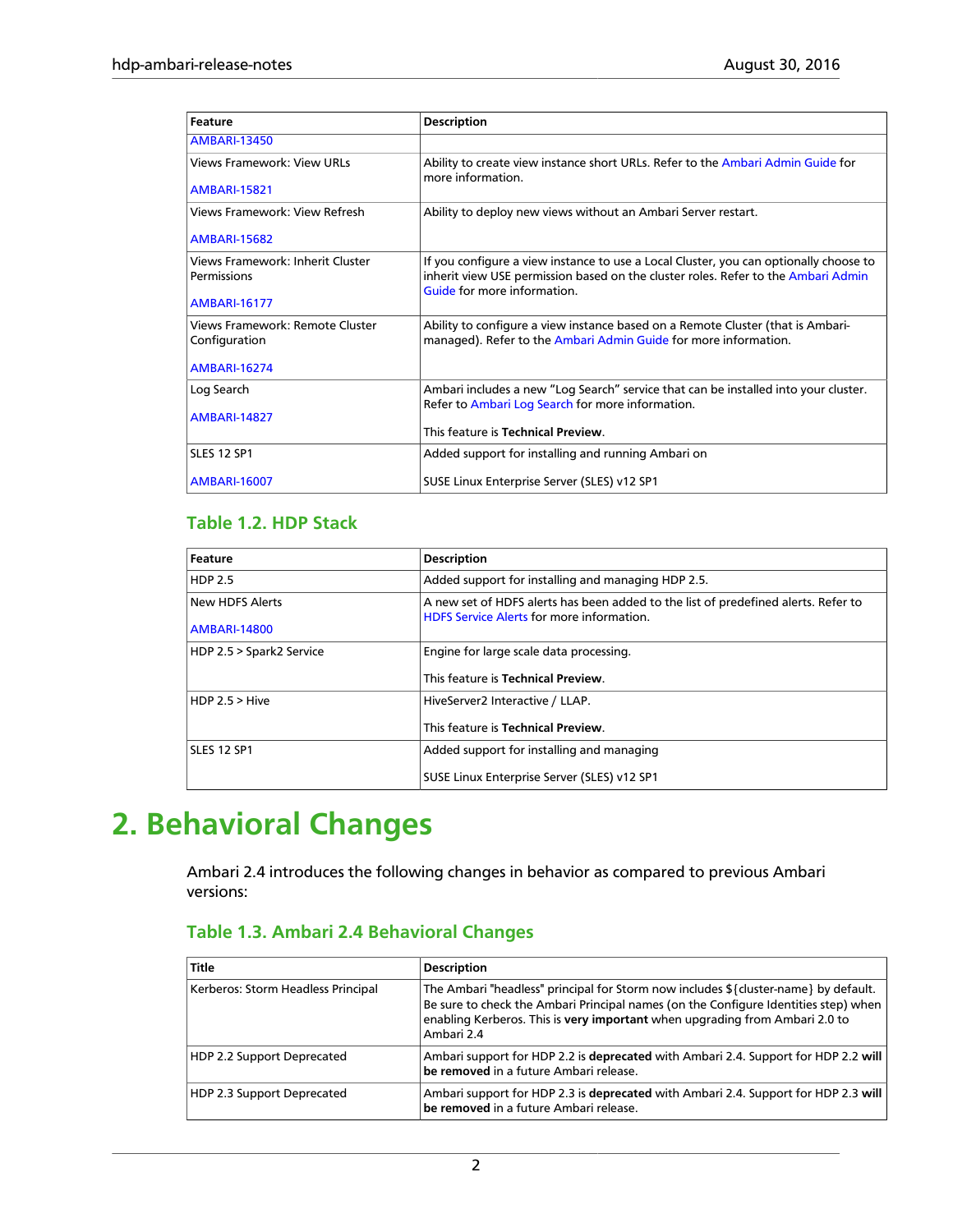| <b>Title</b>                                          | <b>Description</b>                                                                                                                                                                                                                                                                                                                                                      |  |
|-------------------------------------------------------|-------------------------------------------------------------------------------------------------------------------------------------------------------------------------------------------------------------------------------------------------------------------------------------------------------------------------------------------------------------------------|--|
| <b>Cluster Permission Changes</b>                     | Cluster Roles have replaced Cluster Permissions. The Operator permission is now the<br>Cluster Administrator role. The Read-Only permission is the Cluster User role. Refer<br>to Managing Cluster Roles for more information.                                                                                                                                          |  |
| HDP 2.3.0 and 2.3.2 ATS Support                       | With newer maintenance releases of HDP 2.3 (2.3.4 or latest), the ATS component<br>of YARN supports a new store configuration. Therefore, if attempting to install HDP<br>2.3.2 or earlier with Ambari, you will need to modify the store-class used by YARN<br>ATS to work with the earlier LevelDB store. Refer to the Troubleshooting Guide for<br>more information. |  |
| Slider View Deprecated                                | The Slider View is deprecated. Support for the Slider View will be removed in a<br>future Ambari release.                                                                                                                                                                                                                                                               |  |
| Removed column filters from Ambari<br>Web Hosts page. | The Hosts page in Ambari Web no longer has column filters. This has been replaced<br>with a new Host Filtering Control. Refer to Filtering the Hosts List for more<br>information, release.                                                                                                                                                                             |  |
| HDP 2.5 Atlas Upgrade                                 | If you plan to upgrade to HDP 2.5 and have Atlas installed in your HDP 2.3 or 2.4<br>cluster, Atlas must be removed prior to upgrading to HDP 2.5. Refer to the Ambari<br>Upgrade Guide Prerequisites for more information.                                                                                                                                             |  |
| Oracle JDK 1.8 updated                                | If you choose the default Oracle JDK 1.8 option provided by Ambari, Oracle JDK<br>1.8.0 77 will be installed. In previous Ambari releases, JDK 1.8.0 60 was installed.                                                                                                                                                                                                  |  |

### <span id="page-6-0"></span>**3. Patch Information**

Ambari 2.4.0.1 is based on Apache Ambari 2.4.0.1 and the following patch.

#### <span id="page-6-3"></span>**Table 1.4. Apache Ambari 2.4.0.1 Patch**

| Apache Jira         | Description                                         |
|---------------------|-----------------------------------------------------|
| <b>AMBARI-18275</b> | Ambari server upgrade script deletes all .pyc files |

<span id="page-6-4"></span>Ambari 2.4 is based on Apache Ambari 2.4.0 and the following patches.

#### **Table 1.5. Apache Ambari 2.4 Patches**

| Apache Jira         | <b>Description</b>                                                        |
|---------------------|---------------------------------------------------------------------------|
| <b>AMBARI-18268</b> | Compare versions does not work in some cases                              |
| AMBARI-18262        | When Enabling NameNode HA Via the UI Wizard, the Second NN Fails to Start |
| <b>AMBARI-18258</b> | Update repo base urls for HDP-2.5 stack                                   |
| <b>AMBARI-18256</b> | Atlas on HDP 2.5 Has An Incorrect versionAdvertised Field                 |
| <b>AMBARI-18249</b> | Set the default 1.8 JDK to 18.0 77 for Ambari                             |

### <span id="page-6-1"></span>**4. Common Vulnerabilities and Exposures**

Ambari 2.4.0.1 includes no new fixes for information-security **Common Vulnerabilities and Exposures** (CVEs)

### <span id="page-6-2"></span>**5. Known Issues**

Ambari 2.4 has the following known issues, scheduled for resolution in a future release. Also, refer to the [Ambari Troubleshooting Guide](http://docs.hortonworks.com/HDPDocuments/Ambari-2.4.0.1/bk_ambari-troubleshooting/content/ch_ambari_troubleshooting.html) for additional information.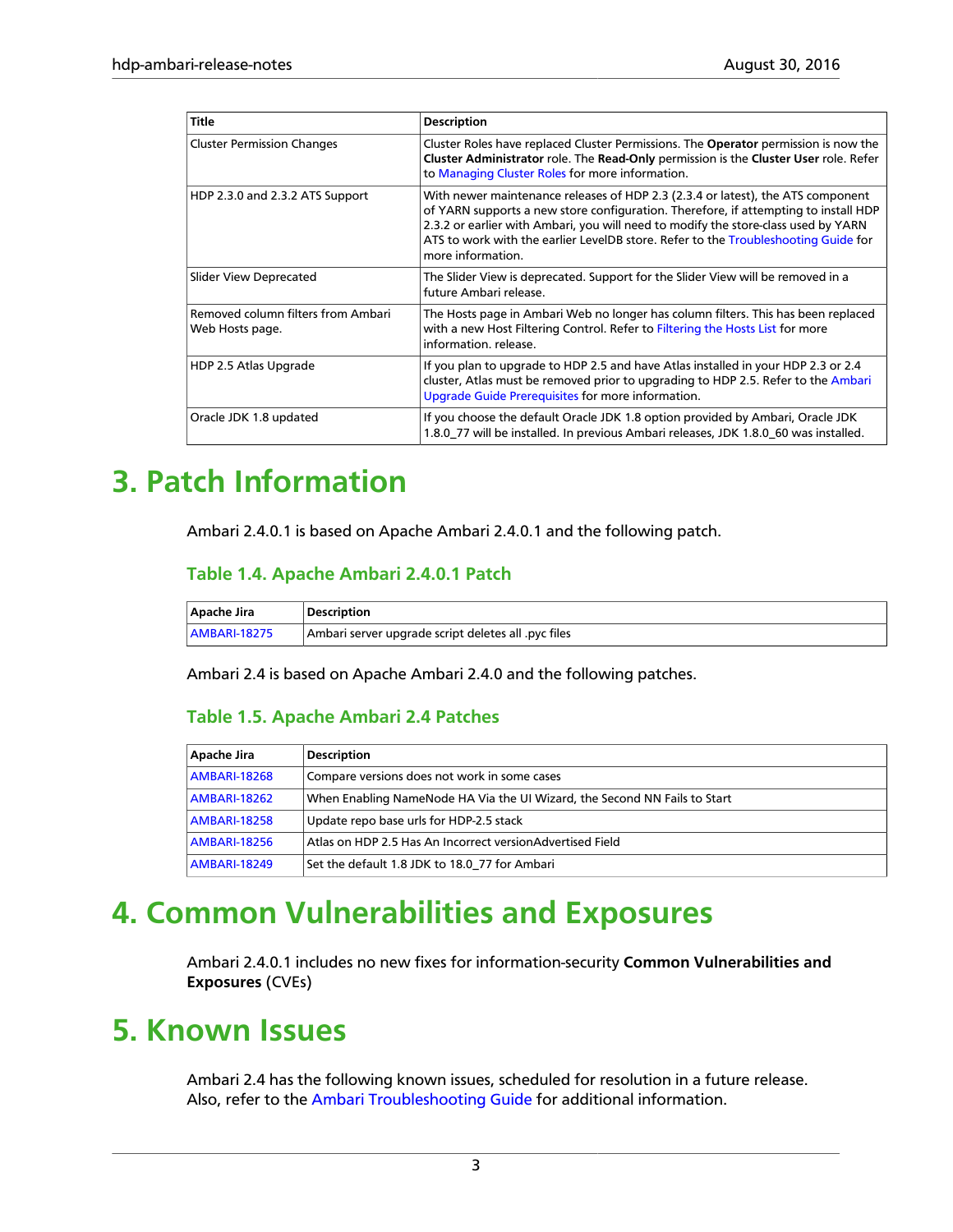| Apache Jira         | <b>HWX Jira</b>  | Problem                                                                                                                                                                                                                                                                                                                                                                                                                                                                                                                                                                                                                                                                                                                                                                                                                                                     | <b>Solution</b>                                                                                                                                                                                                                                                      |
|---------------------|------------------|-------------------------------------------------------------------------------------------------------------------------------------------------------------------------------------------------------------------------------------------------------------------------------------------------------------------------------------------------------------------------------------------------------------------------------------------------------------------------------------------------------------------------------------------------------------------------------------------------------------------------------------------------------------------------------------------------------------------------------------------------------------------------------------------------------------------------------------------------------------|----------------------------------------------------------------------------------------------------------------------------------------------------------------------------------------------------------------------------------------------------------------------|
| <b>AMBARI-18296</b> | <b>BUG-65357</b> | Ambari Server start fails due to<br>Database Consistency Check throwing<br>NullPointerException:                                                                                                                                                                                                                                                                                                                                                                                                                                                                                                                                                                                                                                                                                                                                                            | To start Ambari and avoid this exception,<br>you can start without performing the<br>database consistency check.                                                                                                                                                     |
|                     |                  | 2016-08-31 21:52:28,082 INFO -<br>*******************************                                                                                                                                                                                                                                                                                                                                                                                                                                                                                                                                                                                                                                                                                                                                                                                           | ambari-server start --skip-<br>database-check                                                                                                                                                                                                                        |
|                     |                  | Check database started<br>2016-08-31 21:52:31,647 INFO -<br>Checking for configs not mapped to<br>any cluster<br>2016-08-31 21:52:31,653 INFO -<br>Checking for configs selected more<br>than once<br>2016-08-31 21:52:31,655 INFO -<br>Checking for hosts without state<br>2016-08-31 21:52:31,657 INFO -<br>Checking host component states<br>count equals host component<br>desired states count<br>2016-08-31 21:52:31,660 INFO<br>- Checking services and their<br>configs<br>2016-08-31 21:52:33,669 ERROR<br>- Unexpected error, database<br>check failed java.lang.<br>NullPointerException at<br>org.apache.ambari.server.checks.<br>DatabaseConsistencyCheckHelper.<br>checkServiceConfigs(DatabaseConsistencyCheckHelper.<br>java:543)<br>at org.apache.ambari.server.<br>checks.DatabaseConsistencyChecker.<br>main(DatabaseConsistencyChecker. | See Start the Ambari Server for more<br>information about the consistency check.                                                                                                                                                                                     |
| N/A                 | <b>BUG-65306</b> | java:115)<br>On RHEL/CentOS/Oracle Linux 7.1+, the<br>ambari-server stop command does not<br>fully stop the Ambari Server process.                                                                                                                                                                                                                                                                                                                                                                                                                                                                                                                                                                                                                                                                                                                          | Use ps aux to identify the process id for<br>the Ambari Server process, and kill the<br>process using the kill command.                                                                                                                                              |
| N/A                 | <b>BUG-65248</b> | When upgrading from Ambari 2.4.0.0<br>to 2.4.0.1, the ambari properties file is<br>overwritten.                                                                                                                                                                                                                                                                                                                                                                                                                                                                                                                                                                                                                                                                                                                                                             | When upgrading from Ambari 2.4.0.0<br>to 2.4.0.1, the ambari properties file<br>is overwritten. You must make a safe<br>copy of the Ambari Server configuration<br>file found at /etc/ambari-server/<br>conf/ambari.properties.                                      |
| N/A                 | <b>BUG-65043</b> | After upgrading a secure cluster from<br>HDP-2.4.x to HDP-2.5.x, the Kafka service<br>has incorrect security properties.                                                                                                                                                                                                                                                                                                                                                                                                                                                                                                                                                                                                                                                                                                                                    | After upgrading from HDP 2.4x to 2.5x<br>(and after removing and then replacing<br>Atlas, as recommended); manually<br>update the user-defined Kerberos<br>descriptor, as follows:<br>1. Retrieve the user-defined Kerberos<br>descriptor.<br>curl -u admin:admin -o |
|                     |                  |                                                                                                                                                                                                                                                                                                                                                                                                                                                                                                                                                                                                                                                                                                                                                                                                                                                             | kerberos_descriptor.json -X<br>GET http://localhost:8080/<br>api/v1/clusters/c1/artifacts/<br>kerberos_descriptor                                                                                                                                                    |
|                     |                  |                                                                                                                                                                                                                                                                                                                                                                                                                                                                                                                                                                                                                                                                                                                                                                                                                                                             | 2. Remove the following block (or<br>similar) from the top of the retrieved<br>Kerberos descriptor.                                                                                                                                                                  |

#### <span id="page-7-0"></span>**Table 1.6. Ambari 2.4 Known Issues**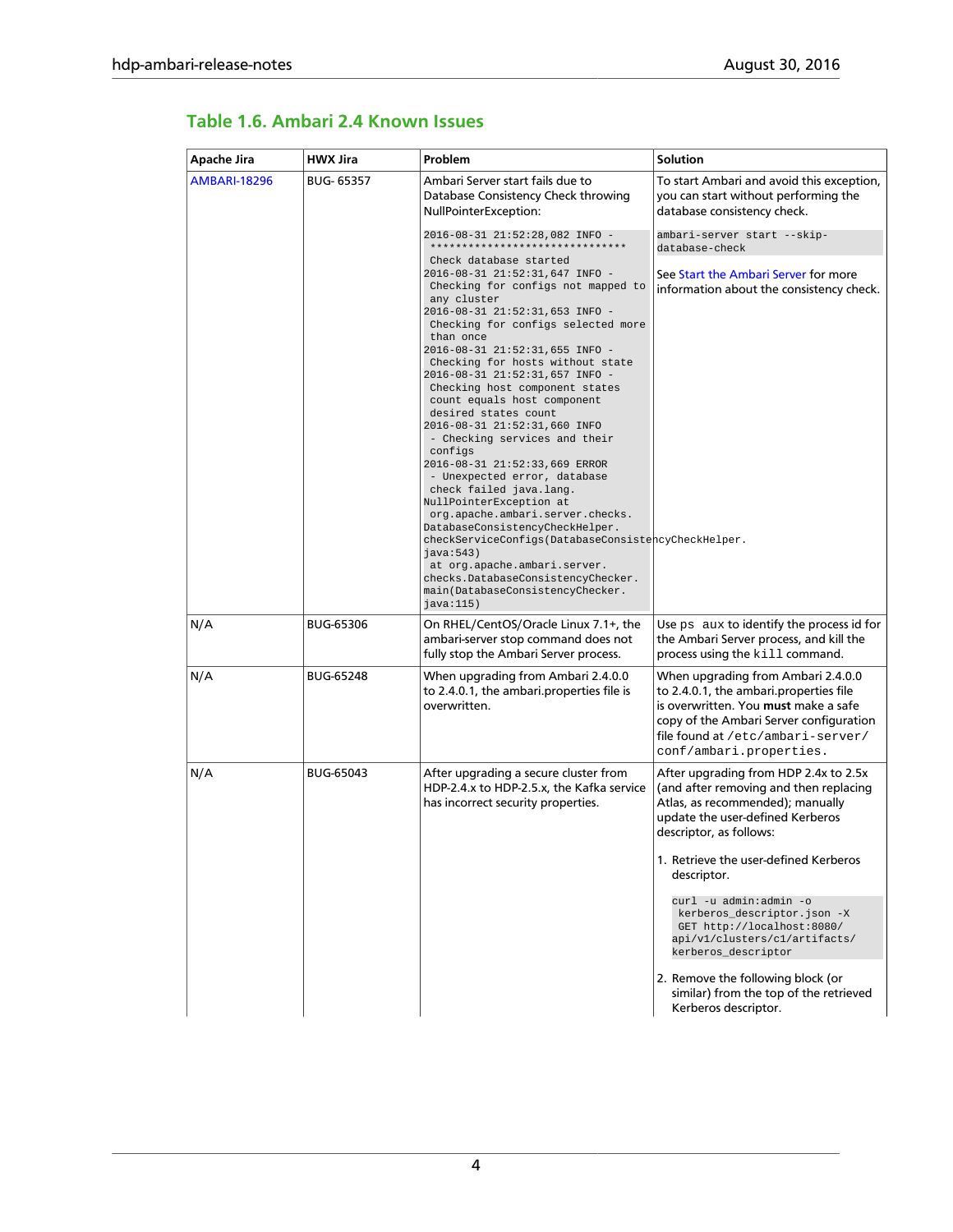| Apache Jira | <b>HWX Jira</b>  | Problem                                                                                                                                                                                                                                                                                                                                                                                                                                                                                                               | Solution                                                                                                                                                                                                                                                                                                                                                                                                                                                                                                                                                                                                                                                                                                                                                                                                                                                                                                          |
|-------------|------------------|-----------------------------------------------------------------------------------------------------------------------------------------------------------------------------------------------------------------------------------------------------------------------------------------------------------------------------------------------------------------------------------------------------------------------------------------------------------------------------------------------------------------------|-------------------------------------------------------------------------------------------------------------------------------------------------------------------------------------------------------------------------------------------------------------------------------------------------------------------------------------------------------------------------------------------------------------------------------------------------------------------------------------------------------------------------------------------------------------------------------------------------------------------------------------------------------------------------------------------------------------------------------------------------------------------------------------------------------------------------------------------------------------------------------------------------------------------|
|             |                  |                                                                                                                                                                                                                                                                                                                                                                                                                                                                                                                       | "href": "http://localhost:8080/<br>api/vl/clusters/cl/artifacts/<br>kerberos_descriptor",<br>"Artifacts" : $\{$<br>"artifact_name":<br>"kerberos_descriptor",<br>"cluster_name": "cl"<br>$\}$ ,<br>3. Alter or remove the Atlas-related<br>block from the retrieved Kerberos<br>descriptor. For example, the block that<br>contains:<br>"name": "ATLAS"<br>.<br>If no changes have been made to the<br>default values from the stack-level<br>Kerberos descriptor, simply remove<br>the Atlas-specific block.<br>4. Update the user-defined Kerberos<br>descriptor.<br>a. curl -H "X-Requested-<br>By:ambari" -u admin:admin<br>$-X$ PUT $-d \otimes$ ./<br>kerberos_descriptor.json<br>http://localhost:8080/api/<br>v1/clusters/c1/artifacts/<br>kerberos_descriptor<br>5. Restart Ambari, if necessary.<br>6. Use Regenerate Keytabs to create the<br>missing configurations, principals, and<br>keytab files. |
| N/A         | <b>BUG-64966</b> | When performing a rolling upgrade of<br>a secure, HDP 2.4 cluster running Atlas<br>on SLES11 sp3, the Atlas service fails to<br>upgrade. You may see the following<br>error:<br>resource_management.core.<br>exceptions. Fail: Execution of<br>'ambari-sudo.sh /usr/bin/hdp-<br>select set all<br>`ambari-python-wrap /usr/bin/<br>hdp-select versions   grep ^2.5.0.<br>$0-1238$   tail $-1$ '' returned 1.<br>symlink target /usr/hdp/current/<br>atlas-client for atlas already<br>exists and it is not a symlink. | For all environments, we recommend<br>removing Atlas from the cluster before<br>a performing a rolling upgrade, as<br>described here.<br>Specific upgrade steps for a secure HDP<br>2.4 cluster running Atlas on SLES 11 sp3:<br>1. Delete the Atlas service via the Ambari<br>API2.<br>2. Upgrade Ambari to version 2.4.03.<br>3. Upgrade Ambari to version 2.4.04.<br>4. Install HDP-2.5.x bits.<br>5. Perform an Express Upgrade.<br>6. Upgrade the stack.<br>7. Reinstall Atlas.<br>8. Restart all impacted services using<br>Services > Restart All.                                                                                                                                                                                                                                                                                                                                                         |
| N/A         | <b>BUG-64959</b> | If you have Storm in your cluster and<br>have Kerberos enabled, after Ambari 2.4<br>upgrade, the Storm summary page in                                                                                                                                                                                                                                                                                                                                                                                                | You need to add the Ambari<br>Server principal name to the Storm<br>nimbus.admins property in Ambari Web<br>> Services > Storm > Configs.                                                                                                                                                                                                                                                                                                                                                                                                                                                                                                                                                                                                                                                                                                                                                                         |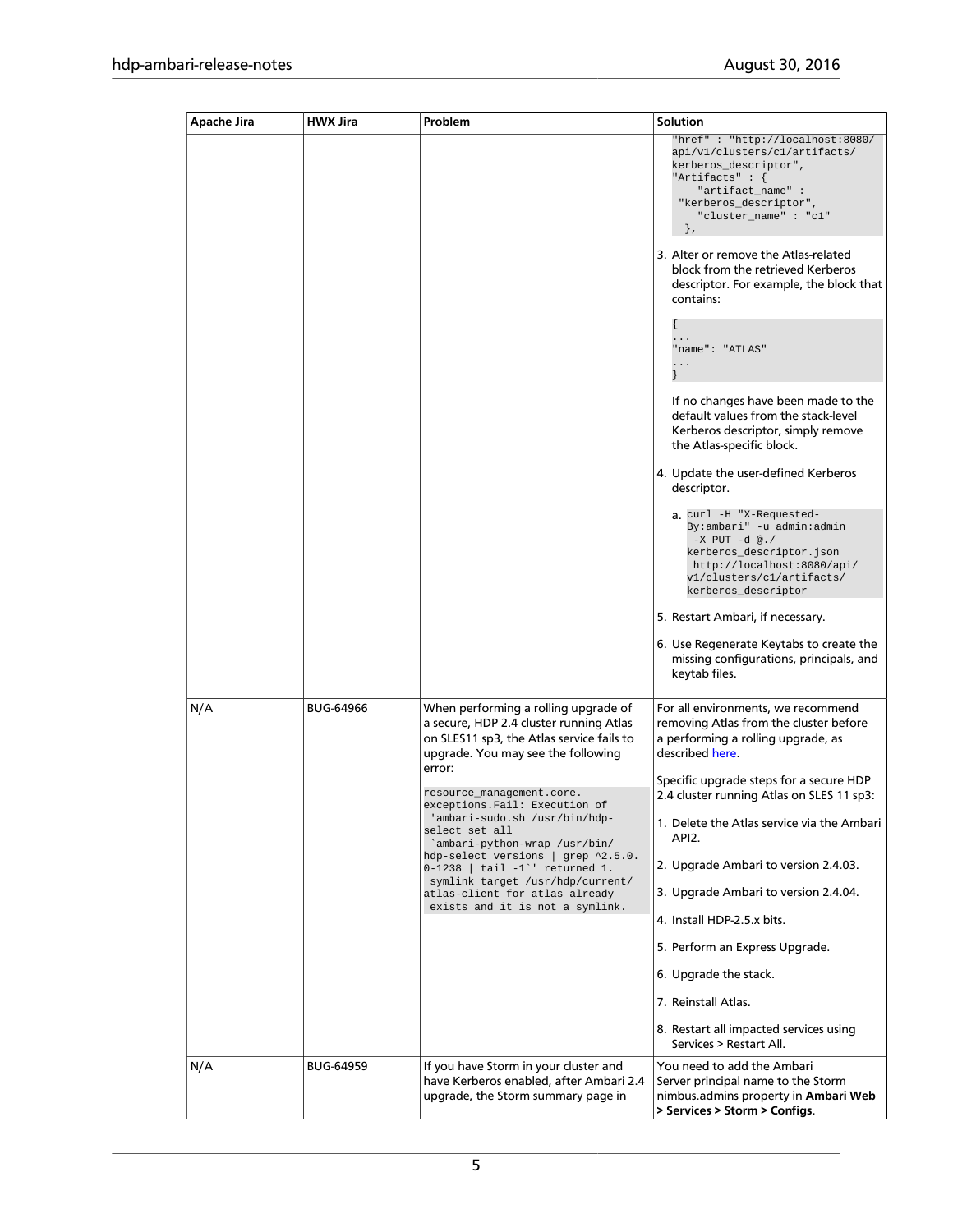| Apache Jira | <b>HWX Jira</b>  | Problem                                                                                                                                                                                                                                                                                                                                                                                                                                                                                                                                                                                                                                                                                      | Solution                                                                                                                                                                                                                                                                                                                                                                                                                                            |
|-------------|------------------|----------------------------------------------------------------------------------------------------------------------------------------------------------------------------------------------------------------------------------------------------------------------------------------------------------------------------------------------------------------------------------------------------------------------------------------------------------------------------------------------------------------------------------------------------------------------------------------------------------------------------------------------------------------------------------------------|-----------------------------------------------------------------------------------------------------------------------------------------------------------------------------------------------------------------------------------------------------------------------------------------------------------------------------------------------------------------------------------------------------------------------------------------------------|
|             |                  | Ambari Web does not show information<br>and exceptions are logged.                                                                                                                                                                                                                                                                                                                                                                                                                                                                                                                                                                                                                           |                                                                                                                                                                                                                                                                                                                                                                                                                                                     |
|             |                  | 24 Aug 2016 14:19:38,107<br>ERROR [ambari-metrics-<br>retrieval-service-thread-2738]<br>MetricsRetrievalService: 421<br>- Unable to retrieve metrics<br>from http://hcube1-1n02.eng.<br>hortonworks.com:8744/api/v1/<br>cluster/summary.<br>Subsequent failures will be<br>suppressed from the log for 20<br>minutes.<br>java.io.IOException: Server<br>returned HTTP response code: 500<br>for URL:<br>http://hcube1-1n02.eng.hortonworks.<br>com: 8744/api/v1/cluster/summary<br>at sun.reflect.<br>GeneratedConstructorAccessor228.<br>newInstance(Unknown Source)<br>at sun.reflect.<br>DelegatingConstructorAccessorImpl.<br>newInstance(DelegatingConstructorAccessorImpl.<br>java:45) |                                                                                                                                                                                                                                                                                                                                                                                                                                                     |
| N/A         | <b>BUG-64947</b> | Filtering by Role on Users page in Ambari<br>Admin Interface is slow with 1000+ users.                                                                                                                                                                                                                                                                                                                                                                                                                                                                                                                                                                                                       | If you have 1000+ users from LDAP<br>synchronized into Ambari and you<br>attempt to filtering by Role on the<br>Users page in Ambari Admin Interface,<br>the results will be slow (potential 20<br>seconds). Reducing the number of users<br>you have synchronized into Ambari is a<br>way to improve this performance.                                                                                                                             |
| N/A         | BUG-64912        | Apache Oozie requires a restart after<br>an Atlas configuration update, but may<br>not be included in the services marked as<br>requiring restart in Ambari.                                                                                                                                                                                                                                                                                                                                                                                                                                                                                                                                 | Select Oozie > Service Actions > Restart<br>All to restart Oozie along with the other<br>services.                                                                                                                                                                                                                                                                                                                                                  |
| N/A         | <b>BUG-64896</b> | Upon adding Atlas to an HDP-2.5 cluster<br>that is kerberized it reports error while<br>trying to communicate with Kafka. You<br>may see the following in the error:<br>"Could not login: the client is<br>being asked for a password, but<br>the Kafka client code<br>does not currently support<br>obtaining a password from the<br>user.<br>Not available to garner<br>authentication information from<br>the user"<br>This is because the keytab and principal                                                                                                                                                                                                                           | Add the following config properties to<br>Atlas configuration type application-<br>properties<br>Set atlas.jaas.KafkaClient.option.keyTab<br>to the Atlas Service keytag<br>e.g./etc/security/keytabs/<br>atlas.service.keytabSet<br>atlas.jaas.KafkaClient.option.principal to<br>the principal name in the above keytab<br>e.g. atlas/<br>atlas_server_host_name@EXAMPLE.COM                                                                      |
|             |                  | details may be missing from the Atlas<br>config.                                                                                                                                                                                                                                                                                                                                                                                                                                                                                                                                                                                                                                             | Then, restart Atlas Server.                                                                                                                                                                                                                                                                                                                                                                                                                         |
| N/A         | BUG-64819        | After performing a Rolling Upgrade, the<br>"Percent JournalNodes Available" alert<br>goes CRITICAL.                                                                                                                                                                                                                                                                                                                                                                                                                                                                                                                                                                                          | After performing a Rolling Upgrade,<br>the "Percent JournalNodes Available"<br>alert goes critical even though all the<br>JournalNodes are started and healthy.<br>You must disable and re-enable this alert<br>to clear the CRITICAL status. In Ambari<br>Web, browse to Alerts and find the<br>"Percent JournalNodes Available" alert.<br>Click to Disable the alert. Once disabled<br>completes, re-enable and the alert status<br>should be OK. |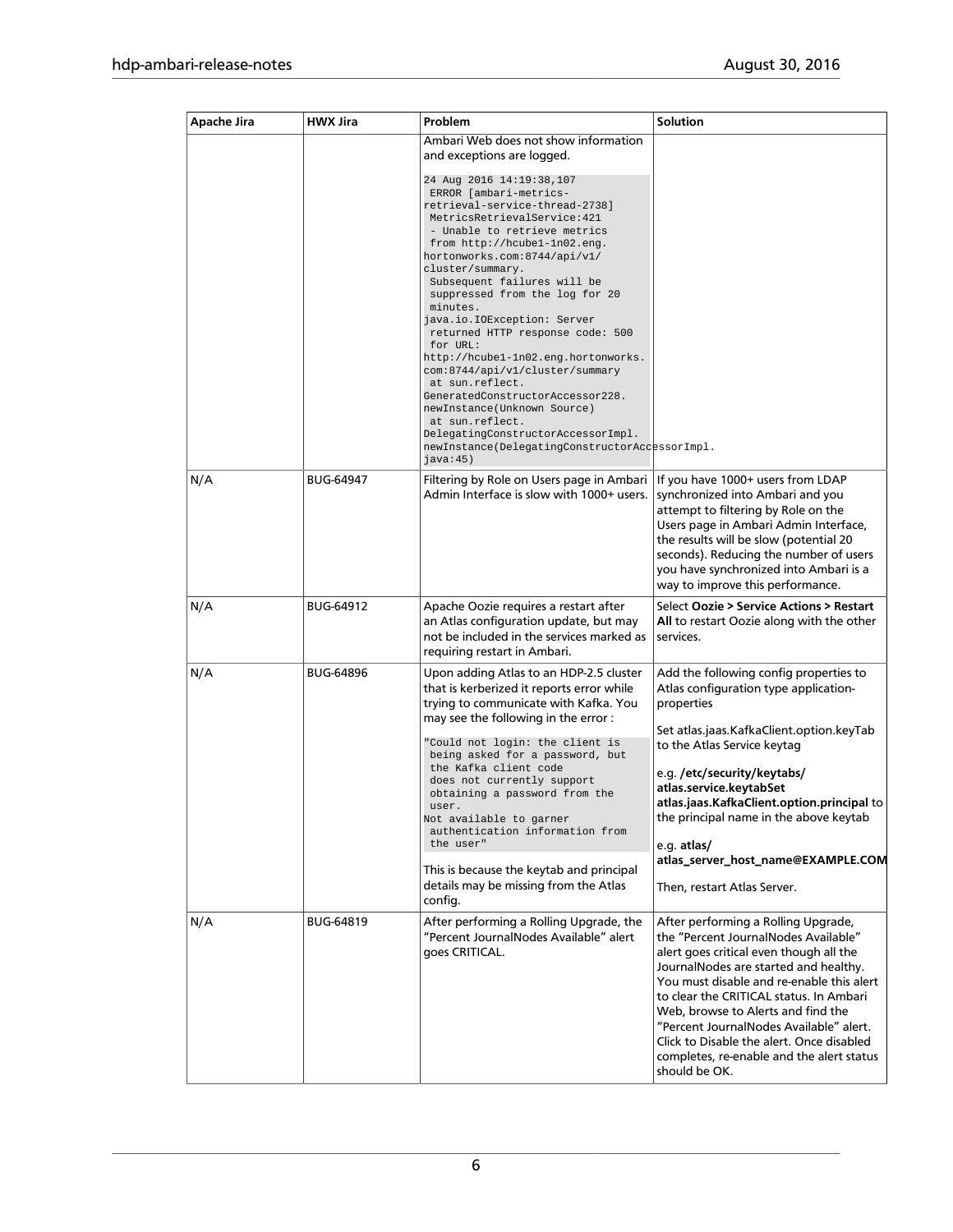| Apache Jira         | <b>HWX Jira</b>  | Problem                                                                                                                                                                                                                                                                                                                                                                                                                                  | <b>Solution</b>                                                                                                                                                                                                                                                                                                                                                                                                                                                         |
|---------------------|------------------|------------------------------------------------------------------------------------------------------------------------------------------------------------------------------------------------------------------------------------------------------------------------------------------------------------------------------------------------------------------------------------------------------------------------------------------|-------------------------------------------------------------------------------------------------------------------------------------------------------------------------------------------------------------------------------------------------------------------------------------------------------------------------------------------------------------------------------------------------------------------------------------------------------------------------|
| <b>AMBARI-18177</b> | <b>BUG-64326</b> | If you add or remove ZooKeeper servers<br>and you have Atlas in your cluster, you<br>must update some Atlas properties.                                                                                                                                                                                                                                                                                                                  | If you are running Atlas in your cluster<br>and make changes to ZooKeeper<br>(adding or removing ZooKeeper server<br>components), you must update the Atlas<br>properties list below to make sure they<br>reflect the list of ZooKeeper servers in<br>the cluster. You can modify the following<br>properties from Ambari Web > Services ><br><b>Atlas &gt; Configs:</b>                                                                                                |
|                     |                  |                                                                                                                                                                                                                                                                                                                                                                                                                                          | atlas.audit.hbase.zookeeper.quorum<br>Sample: node-test0.docker.nxa.<br>io:2181, node-test2.docker.nxa.<br>io:2181, node-test1.docker.nxa.<br>io:2181                                                                                                                                                                                                                                                                                                                   |
|                     |                  |                                                                                                                                                                                                                                                                                                                                                                                                                                          | atlas.graph.index.search.solr.<br>zookeeper-url<br>Sample: node-test1.docker.nxa.<br>io:2181/infra-solr, node-test0.<br>docker.nxa.io:2181/infra-solr,node-<br>test2.docker.nxa.io:2181/infra-solr                                                                                                                                                                                                                                                                      |
|                     |                  |                                                                                                                                                                                                                                                                                                                                                                                                                                          | atlas.graph.storage.hostname<br>Sample: node-test0.docker.nxa.<br>io, node-test2.docker.nxa.io, node-<br>test1.docker.nxa.io                                                                                                                                                                                                                                                                                                                                            |
|                     |                  |                                                                                                                                                                                                                                                                                                                                                                                                                                          | atlas.kafka.zookeeper.connect<br>Sample: node-test0.docker.nxa.<br>io, node-test2.docker.nxa.io, node-<br>testl.docker.nxa.io                                                                                                                                                                                                                                                                                                                                           |
| N/A                 | <b>BUG-62609</b> | When upgrading Ambari 2.x to 2.4<br>on a secure, cluster running Storm on<br>Ubuntu or SLES, the Storm service check<br>fails to restart Nimbus server due to a<br>randomized StormClient principal.                                                                                                                                                                                                                                     | You must manually reset the original<br>StormClient principal on the kerberos AD<br>server.                                                                                                                                                                                                                                                                                                                                                                             |
| N/A                 | <b>BUG-57093</b> | When toggling and saving the Hive<br>service's "Enable Interactive Query"<br>configuration, it's important to wait for<br>the background operations associated<br>with that change to complete before<br>trying to toggle it once more. If you<br>don't wait for background operations<br>to complete and try to re-enable<br>this feature it can cause some of<br>the operations to fail resulting in<br>configuration inconsistencies. | If such inconsistencies are observed<br>then retry toggling and saving of<br>the "Enabling Interactive Query"<br>configuration and wait for all requests<br>(background operations) to complete.                                                                                                                                                                                                                                                                        |
| <b>AMBARI-12436</b> | BUG-40481        | Falcon Service Check may fail when<br>performing Rolling Upgrade or<br>downgrade, with the following error:<br>2015-06-25 18:09:07,235 ERROR -<br>[main:]<br>~ Failed to start ActiveMQ JMS<br>Message Broker.<br>Reason: java.io.IOException:<br>Invalid location: $1:6763311,$ :<br>java.lang.<br>NegativeArraySizeException<br>(BrokerService: 528)<br>java.io.IOException: Invalid                                                   | When performing a Rolling Upgrade<br>from HDP 2.2 to HDP 2.3 (or upgrade<br>> dowgrade > upgrade) and Falcon<br>Service Check fails with the above error,<br>browse to the Falcon ActiveMQ data<br>dir (specified in falcon properties file),<br>remove the corrupted queues, and stop<br>and start the Falcon Server.<br>cd <activemq_data_dir><br/>rm -rf ./localhost<br/>cd /usr/hdp/current/falcon-server<br/>su -1 <falcon_user></falcon_user></activemq_data_dir> |
|                     |                  | location: 1:6763311, :<br>java.lang.<br>NegativeArraySizeException<br>at<br>org.apache.kahadb.<br>journal.DataFileAccessor.<br>readRecord(DataFileAccessor.<br>java:94)                                                                                                                                                                                                                                                                  | ./bin/falcon-stop<br>./bin/falcon-start                                                                                                                                                                                                                                                                                                                                                                                                                                 |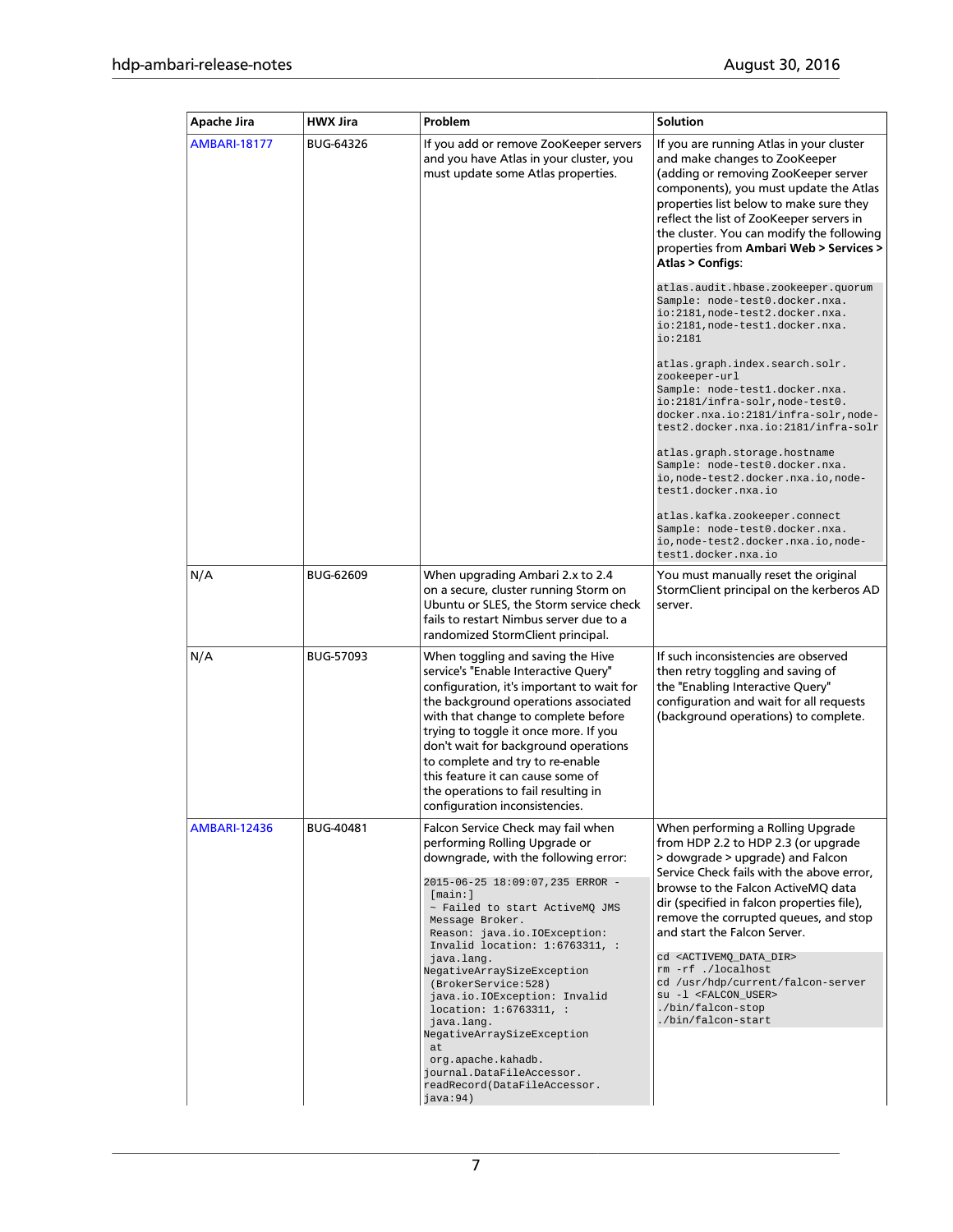| Apache Jira         | <b>HWX Jira</b>  | Problem                                                                                       | <b>Solution</b>                                                                                                                                                                                                   |
|---------------------|------------------|-----------------------------------------------------------------------------------------------|-------------------------------------------------------------------------------------------------------------------------------------------------------------------------------------------------------------------|
|                     |                  | This condition is rare.                                                                       |                                                                                                                                                                                                                   |
| <b>AMBARI-12283</b> | BUG-40300        | After adding or deleting ZooKeeper<br>Servers to an existing cluster, Service<br>Check fails. | After adding or deleting ZooKeeper<br>Servers to an existing cluster, Service<br>Check fails due to conflicting zk ids.<br>Restart ZooKeeper service to clear the<br>ids.                                         |
| N/A                 | <b>BUG-40694</b> | The Slider view is not supported on<br>a cluster with SSL (wire encryption)<br>enabled.       | Only use the Slider view on clusters<br>without wire encryption enabled. If it is<br>required to run Slider on a cluster with<br>wire encryption enabled, please contact<br>Hortonworks support for further help. |

# <span id="page-11-0"></span>**6. Fixed Issues**

The following table lists selected issues resolved in Ambari 2.4:

| Version | Category | Apache Jira             | <b>HWX Jira</b> | <b>Summary</b>                                                                                                        | <b>Components</b> |
|---------|----------|-------------------------|-----------------|-----------------------------------------------------------------------------------------------------------------------|-------------------|
| 2.4.0.1 | Other    | AMBARI-11825BUG-47313   |                 | Failure to add or install component defined<br>with cardinality ALL                                                   | Ambari            |
| 2.4.0.1 | Other    | AMBARI-11932BUG-38274   |                 | Clicking back to go to confirm hosts leads to<br>re-installation                                                      | Ambari            |
| 2.4.0.1 | Other    | AMBARI-1219 BUG - 40488 |                 | Step2 installer. Popup with hosts contains<br>duplicates                                                              | Ambari            |
| 2.4.0.1 | Other    | AMBARI-12412BUG-41016   |                 | Storm service has no metrics deploying from<br>blueprint                                                              | Ambari            |
| 2.4.0.1 | Other    | AMBARI-12460BUG-41109   |                 | Repositories url validation works incorrect                                                                           | Ambari            |
| 2.4.0.1 | Other    | AMBARI-12476BUG-34932   |                 | Widget response differs when using<br>ambarisessionid and basic auth                                                  | Ambari            |
| 2.4.0.1 | Other    | AMBARI-1251BBUG-41443   |                 | Restore configs on 7 step of installer from<br>stored configs without merging with<br>predefined                      | Ambari            |
| 2.4.0.1 | Other    | AMBARI-12565BUG-37250   |                 | Allow HMaster's heap size to be lower than<br>1G                                                                      | Ambari            |
| 2.4.0.1 | Other    | AMBARI-12583BUG-39806   |                 | When ambari.repo has insufficient<br>permissions for non-root ambari-server to<br>read failure messages are confusing | Ambari            |
| 2.4.0.1 | Other    | AMBARI-12603BUG-41686   |                 | serviceAccounts page doesn't show user<br>properties                                                                  | Ambari            |
| 2.4.0.1 | Other    | AMBARI-1265 BUG-40221   |                 | Deleting a service fails if service's desired state<br>is STARTED                                                     | Ambari            |
| 2.4.0.1 | Other    | AMBARI-12682BUG-42213   |                 | Missing ambari.repo file causes bootstrap to<br>fail.                                                                 | Ambari            |
| 2.4.0.1 | Other    | AMBARI-12688BUG-42222   |                 | While inheriting a stack make it possible not<br>to inherit some services                                             | Ambari            |
| 2.4.0.1 | Other    | AMBARI-12687BUG-41827   |                 | Incorrect behavior of paging on Alerts page                                                                           | Ambari            |
| 2.4.0.1 | Other    | AMBARI-12749BUG-42392   |                 | Add Service Wizard review page issue when<br>Oozie select to add.                                                     | Ambari            |
| 2.4.0.1 | Other    | AMBARI-12774BUG-42599   |                 | Stack deployment should not assume the<br>availability of hdfs-site                                                   | Ambari            |
| 2.4.0.1 | Other    | AMBARI-12844BUG-43057   |                 | After enabling ssl for ranger plugin, Quick link<br>is not loading on Ambari UI                                       | Ambari, Ranger    |
| 2.4.0.1 | Other    | AMBARI-12874BUG-43244   |                 | Explicitly install zookeeper-*-server when<br>installing ZK                                                           | Ambari            |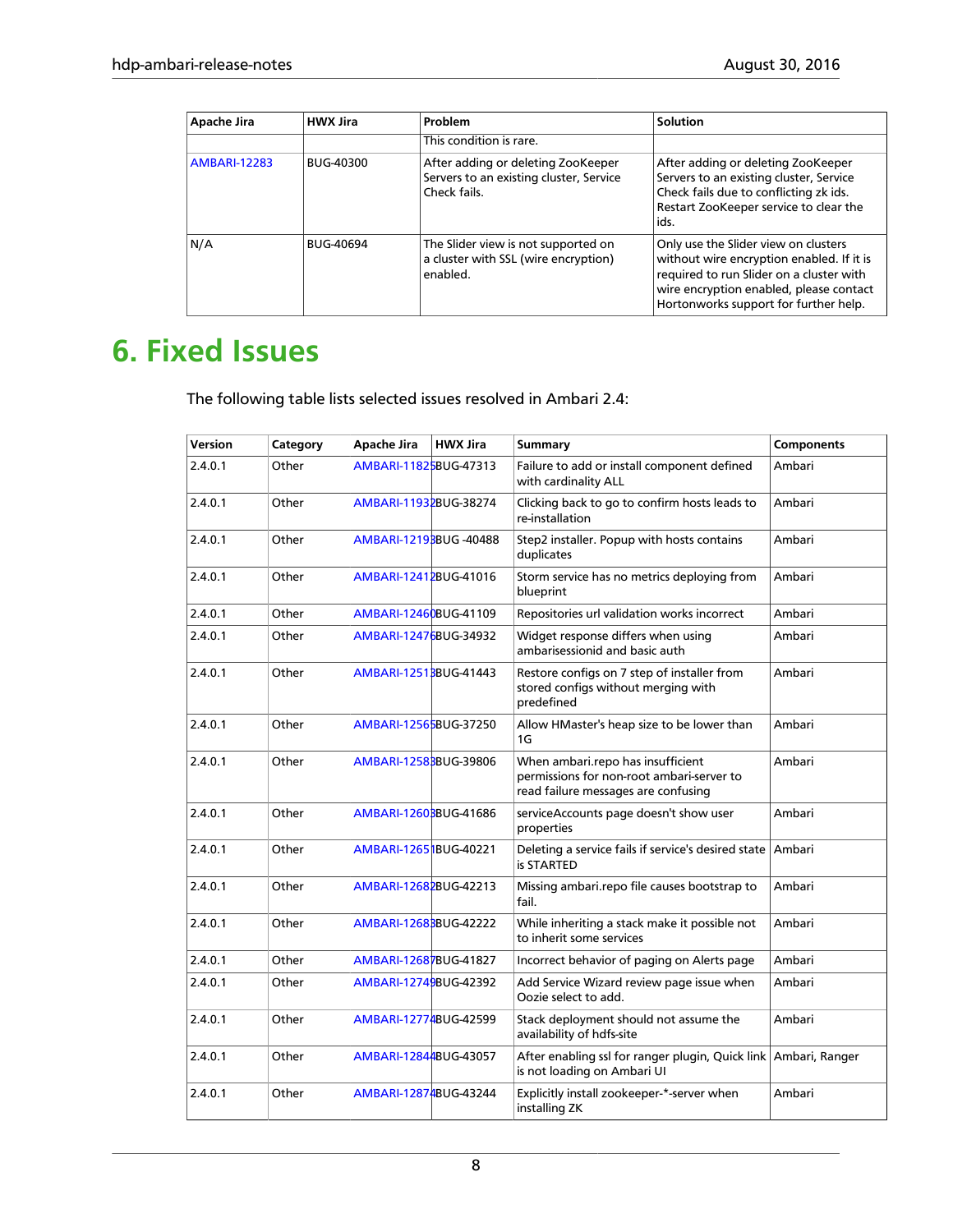| Version | Category | Apache Jira                          | <b>HWX Jira</b> | <b>Summary</b>                                                                                                                                  | <b>Components</b> |
|---------|----------|--------------------------------------|-----------------|-------------------------------------------------------------------------------------------------------------------------------------------------|-------------------|
| 2.4.0.1 | Other    | AMBARI-1294   BUG-40565              |                 | Test connection fails if empy password is<br>given for ranger DB root password                                                                  | Ambari, Ranger    |
| 2.4.0.1 | Other    | AMBARI-12990BUG-43749                |                 | User may click Next while Rerun Checks is<br>executing                                                                                          | Ambari            |
| 2.4.0.1 | Other    | AMBARI-13017BUG-40690                |                 | Installing falcon with blueprint, oozie<br>extensions are missing, hence causing<br>misconfigured installations that are using<br>blueprint.    | Ambari, Falcon    |
| 2.4.0.1 | Other    | AMBARI-13038BUG-40841                |                 | Ambari Agent started on WebHcat Port<br>(50111)                                                                                                 | Ambari            |
| 2.4.0.1 | Other    | AMBARI-13056BUG-44145                |                 | CLONE - Ambari should use relative URLs<br>when specifying target after login                                                                   | Ambari            |
| 2.4.0.1 | Other    | AMBARI-13160BUG-38163                |                 | Host Checks on Add Hosts wizard are stuck if<br>2 sessions are active                                                                           | Ambari            |
| 2.4.0.1 | Other    | AMBARI-13198BUG-44804                |                 | Unneeded buttons on the Service Configs<br>page                                                                                                 | Ambari            |
| 2.4.0.1 | Other    | AMBARI-1326 BUG-44774                |                 | Modify repository version resource handler<br>update RESTful API to update metalnfo table<br>as well                                            | Ambari            |
| 2.4.0.1 | Other    | AMBARI-13310BUG-40077                |                 | Alerts should log into ambari-agent.log rather<br>than to ambari-agent.out                                                                      | Ambari            |
| 2.4.0.1 | Other    | AMBARI-13819BUG-43575                |                 | Ambari needs to support an explicit login URL<br>for local users                                                                                | Ambari            |
| 2.4.0.1 | Other    | AMBARI-13820BUG-58292                |                 | "webhdfs_service_urls" delay resolved<br>parameter picking wrong port                                                                           | Ambari, Knox      |
| 2.4.0.1 | Other    | AMBARI-13874BUG-48031                |                 | On Kerberos Service Config page, "hull host"<br>is shown in KDC category                                                                        | Ambari            |
| 2.4.0.1 | Other    | AMBARI-13917BUG-48502                |                 | Allow client component to host mapping be<br>available in command-*.json                                                                        | Ambari            |
| 2.4.0.1 | Other    | AMBARI-13924BUG-48149                |                 | Admin View: Handle user_type from users<br>endpoint.                                                                                            | Ambari            |
| 2.4.0.1 | Other    | AMBARI-13942BUG-48239                |                 | displaytype for log4j, env files is hardcoded to<br>be custom in ui code                                                                        | Ambari            |
| 2.4.0.1 | Other    | AMBARI-1395 BUG-46792                |                 | Service install will fail if the property-type<br>attribute of any service config property has a<br>value in a stack not known to ambari-server | Ambari            |
| 2.4.0.1 | other    | AMBARI-13975BUG-48154                |                 | knoxsso-topology.xml should be supported in<br>HDP-2.3.8.x line                                                                                 | Ambari, Knox      |
| 2.4.0.1 | Other    | AMBARI-13992BUG-47777                |                 | SSO users, when unauthenticated, should be<br>forwarded to the Knox login URL                                                                   | Ambari            |
| 2.4.0.1 | Other    | AMBARI-13999BUG-42060                |                 | Kerberos service appears on UI even if<br>security enabling was not completed                                                                   | Ambari            |
| 2.4.0.1 | Other    | AMBARI-14022BUG-47734                |                 | YARN smart config: Slider shows values in MB<br>even when it is over 10GB                                                                       | Ambari            |
| 2.4.0.1 | Other    | AMBARI-14024BUG-48041                |                 | Yarn hadoop.registry.rm.enabled value<br>should be fetched from stack adviser                                                                   | Ambari            |
| 2.4.0.1 | Other    | AMBARI-14097BUG-46698                |                 | Should option "Enable RM HA" be available if<br>no RM installed on the cluster                                                                  | Ambari            |
| 2.4.0.1 | Other    | AMBARI-14103BUG-46731                |                 | Incorrect firewall check on CentOS7 while<br>adding new host to cluster                                                                         | Ambari            |
| 2.4.0.1 | Other    | AMBARI-1411 <mark>0</mark> BUG-42325 |                 | Clean up stop agent to not print unnecessary<br>error message                                                                                   | Ambari            |
| 2.4.0.1 | Other    | AMBARI-14224BUG-49299                |                 | Property "phoenix.spool.directory" has<br>incorrect value on Customize Services page                                                            | Ambari            |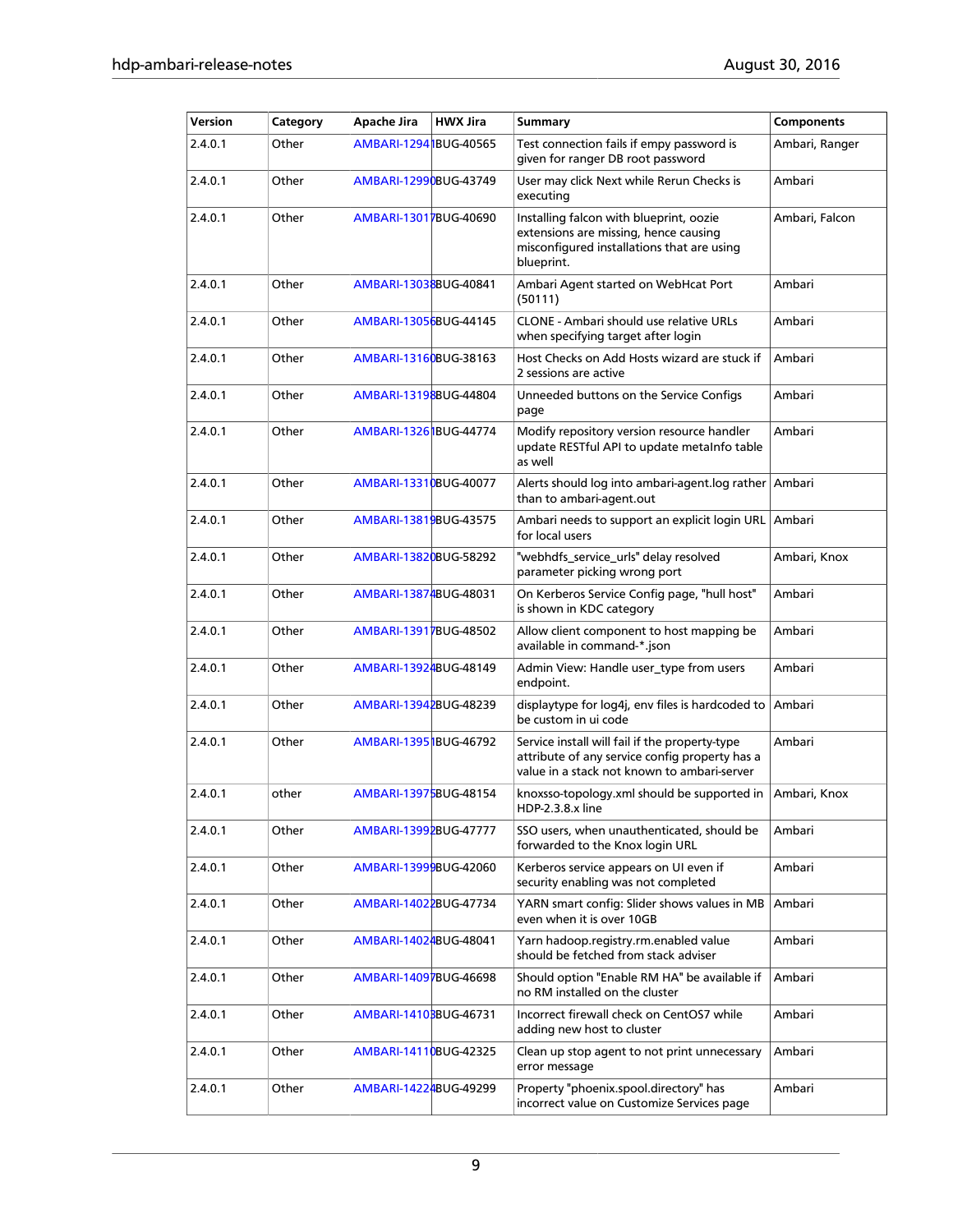| Version | Category | Apache Jira           | <b>HWX Jira</b> | <b>Summary</b>                                                                                                      | Components     |
|---------|----------|-----------------------|-----------------|---------------------------------------------------------------------------------------------------------------------|----------------|
| 2.4.0.1 | Other    | AMBARI-14256BUG-49402 |                 | Clicking on ambari logo when cluster is in pre-<br>deploy state leads to empty dashboard                            | Ambari         |
| 2.4.0.1 | Other    | AMBARI-14275BUG-45073 |                 | NodeManager Health Summary UNKNOWN<br>from Standby ResourceManager                                                  | Ambari         |
| 2.4.0.1 | Other    | AMBARI-14298BUG-49574 |                 | Change authorization resource Id to be<br>adminresource id                                                          | Ambari         |
| 2.4.0.1 | Other    | AMBARI-14304BUG-49611 |                 | Start/Stop all services not available for<br>"Cluster Operator"                                                     | Ambari         |
| 2.4.0.1 | Other    | AMBARI-14314BUG-49637 |                 | RBAC: Alert state is not visible for non-admin<br>roles                                                             | Ambari         |
| 2.4.0.1 | Other    | AMBARI-14328BUG-49683 |                 | Hide "Manage Ambari" button for non-admin<br>users                                                                  | Ambari         |
| 2.4.0.1 | Other    | AMBARI-14324BUG-43897 |                 | Users with non-administrator permissions<br>should not be presented with an option to<br>edit stack repository URLs | Ambari         |
| 2.4.0.1 | Other    | AMBARI-14330BUG-49710 |                 | Do not redefine "commandParams/version" in<br>service stack scripts                                                 | Ambari         |
| 2.4.0.1 | Other    | AMBARI-1433 BUG-49717 |                 | Ambari local admin endpoint doesn't work<br>when sso is enabled.                                                    | Ambari         |
| 2.4.0.1 | Other    | AMBARI-1433 BUG-49722 |                 | "service_operator" role in Ambari shows no<br>view                                                                  | Ambari         |
| 2.4.0.1 | Other    | AMBARI-14367BUG-49810 |                 | Web Client Displays Incorrect Host Version<br><b>Counts For Installed Repos</b>                                     | Ambari         |
| 2.4.0.1 | Other    | AMBARI-1437 BUG-49194 |                 | No eventual config changes should not<br>recommend extra config changes                                             | Ambari         |
| 2.4.0.1 | Other    | AMBARI-14430BUG-48069 |                 | Get rid of wildcards in package names.                                                                              | Ambari         |
| 2.4.0.1 | Other    | AMBARI-14452BUG-49650 |                 | It should be possible to delete service<br>components if all related host components<br>are stopped                 | Ambari         |
| 2.4.0.1 | Other    | AMBARI-14470BUG-50217 |                 | User can change properties that should not<br>be reconfigurable and overridable                                     | Ambari         |
| 2.4.0.1 | Other    | AMBARI-14524BUG-46651 |                 | <b>HDFS Recommendation:</b><br>dfs.datanode.du.reserved should be set to<br>10%-15% of volume size                  | Ambari, HDFS   |
| 2.4.0.1 | Other    | AMBARI-14554BUG-47433 |                 | Add more logging to KdcServerConnection.<br>Verification to help with odd connection<br>issues                      | Ambari         |
| 2.4.0.1 | Other    | AMBARI-14562BUG-48893 |                 | If configured audit store is 'solr' from ambari<br>then audit_store value should be 'solr' in<br>install.properties | Ambari, Ranger |
| 2.4.0.1 | Other    | AMBARI-14609BUG-49186 |                 | Ambari should be able to validate HTTPS repo<br>URLs                                                                | Ambari         |
| 2.4.0.1 | Other    | AMBARI-14739BUG-45991 |                 | Capture package requirements that are<br>optional and config dependent                                              | Ambari         |
| 2.4.0.1 | Other    | AMBARI-14760BUG-57803 |                 | AMBARI: Hive Database Host field is blank<br>when postgres DB port is not 5432                                      | Ambari         |
| 2.4.0.1 | Other    | AMBARI-14802BUG-49573 |                 | Confusing maintenance mode behaviour for<br>host components                                                         | Ambari         |
| 2.4.0.1 | Other    | AMBARI-1487 BUG-48853 |                 | Ranger Smart configs : Need to hide Audit DB<br>properties if Audit to DB is off                                    | Ambari, Ranger |
| 2.4.0.1 | Other    | AMBARI-15088BUG-50151 |                 | Incorrect information shown for leveldb-<br>timeline-store' location while moving App<br>Timeline Server component  | Ambari         |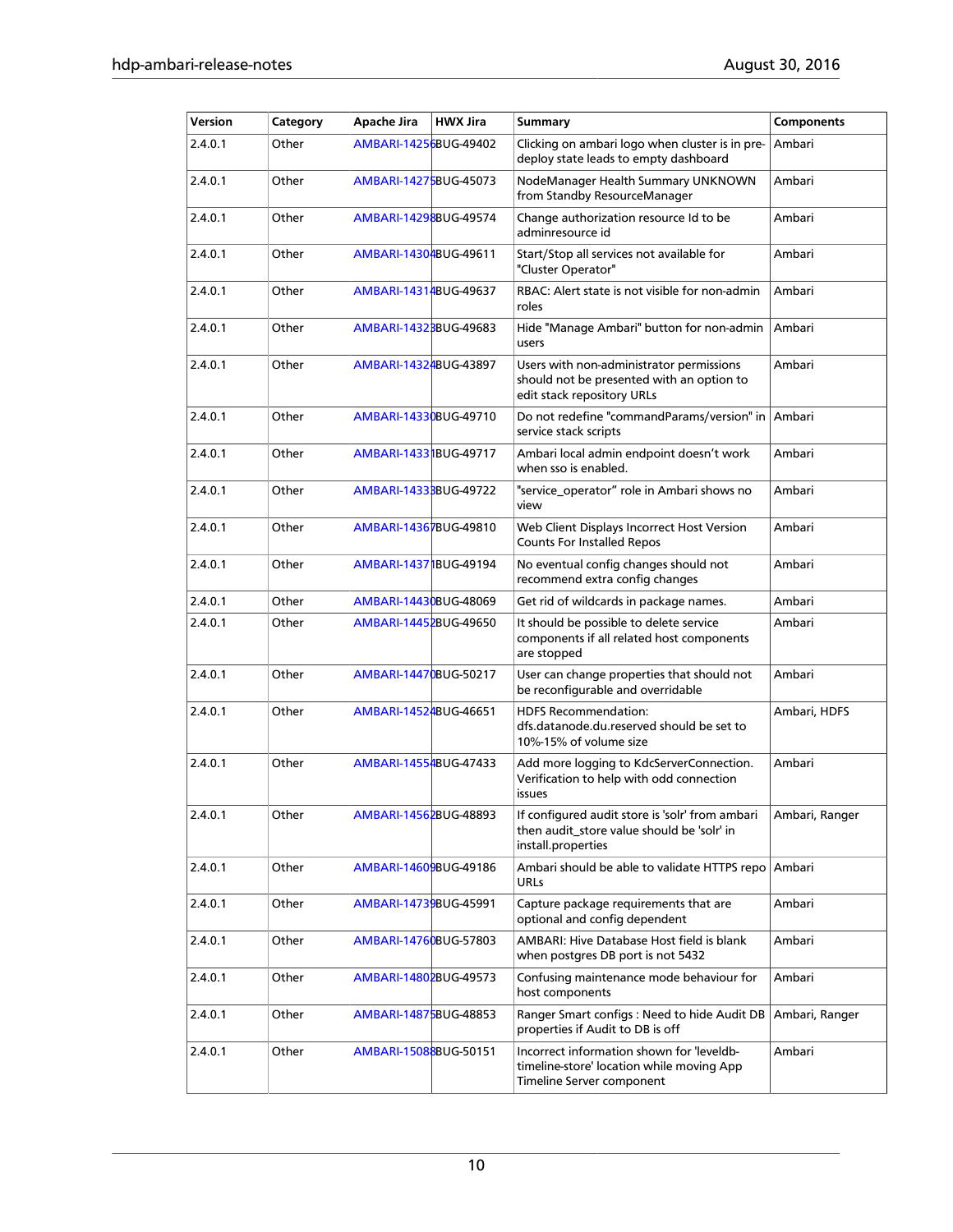| Version | Category | <b>Apache Jira</b>    | <b>HWX Jira</b> | Summary                                                                                                                                              | <b>Components</b>                   |
|---------|----------|-----------------------|-----------------|------------------------------------------------------------------------------------------------------------------------------------------------------|-------------------------------------|
| 2.4.0.1 | Other    | AMBARI-15197BUG-38390 |                 | Ambari ranger-env settings for admin and<br>usersync log dir don't seem to do anything                                                               | Ranger                              |
| 2.4.0.1 | Other    | AMBARI-15299BUG-48876 |                 | Absent validation of of stack_version id<br>during API request to deeper entities                                                                    | Ambari                              |
| 2.4.0.1 | Other    | AMBARI-15304BUG-53856 |                 | Fix the 'hive.server2.thrift.port' and<br>'hive.server2.thrift.http.port' values                                                                     | Ambari                              |
| 2.4.0.1 | Other    | AMBARI-15336BUG-47588 |                 | Blueprints: NullPointerException when<br>unncessary config types found with<br>%HOSTGROUP% tags                                                      | Ambari                              |
| 2.4.0.1 | Other    | AMBARI-15370BUG-53402 |                 | Login as regular user (no cluster access at<br>all) but background ops are running about<br>cluster                                                  | Ambari                              |
| 2.4.0.1 | Other    | AMBARI-15390BUG-47411 |                 | Ambari names jar 'ojdbc6.jar' even though it<br>is actually oidbc7.jar                                                                               | Ambari                              |
| 2.4.0.1 | Other    | AMBARI-1561 BUG-41959 |                 | Moving masters causes services to be shut<br>down unnecessarily, causing avoidable<br>downtime                                                       | Ambari                              |
| 2.4.0.1 | Other    | AMBARI-15647BUG-54856 |                 | Alerts Using the SKIPPED State Cause Stale<br><b>Alert Notification</b>                                                                              | Ambari                              |
| 2.4.0.1 | Other    | AMBARI-1568BBUG-55433 |                 | Background Operations window opening<br>with avoid opening checkbox set                                                                              | Ambari                              |
| 2.4.0.1 | Other    | AMBARI-1573 BUG-46915 |                 | Host not expanding more than one field in<br>host-name pattern                                                                                       | Ambari                              |
| 2.4.0.1 | Other    | AMBARI-15749BUG-55386 |                 | Have a way in Grafana UI to show the metrics<br>'diff' over time.                                                                                    | Ambari                              |
| 2.4.0.1 | Other    | AMBARI-15776BUG-47326 |                 | Not all log and PID dirs have "hadoop" group                                                                                                         | Ambari                              |
| 2.4.0.1 | Other    | AMBARI-15782BUG-55754 |                 | Trunk deploy marks dfs.ha.fencing.methods<br>as a required property                                                                                  | Ambari                              |
| 2.4.0.1 | Other    | AMBARI-15790BUG-56077 |                 | Clean up stack scripts that refer<br>to dfs.nameservices to use<br>dfs.internal.nameservices as first option                                         | Ambari                              |
| 2.4.0.1 | Other    | AMBARI-1579 BUG-56202 |                 | Blueprint based installations should<br>automatically add dfs.internal.nameservices<br>during cluster creation                                       | Ambari                              |
| 2.4.0.1 | Other    | AMBARI-15829BUG-55920 |                 | Files View: Extract the directory viewer UI<br>component so that other views can use it                                                              | Ambari, File<br><b>Browser View</b> |
| 2.4.0.1 | Other    | AMBARI-15882BUG-54948 |                 | Falcon-Oozie Integration properties are<br>not populated by Ambari on blueprint<br>deployment                                                        | Ambari                              |
| 2.4.0.1 | Other    | AMBARI-15919BUG-40451 |                 | Migrate instance specific data from one<br>version to another                                                                                        | Pig View                            |
| 2.4.0.1 | Other    | AMBARI-15946BUG-56207 |                 | Make Current button doesn't work when 2<br>versions are being compared on Ambari UI                                                                  | Ambari                              |
| 2.4.0.1 | Other    | AMBARI-15953BUG-55123 |                 | 'NameNode Last Checkpoint' script<br>alert definition does not have default<br>threshold parameters to trigger 'number of<br>uncommitted transaction | Ambari                              |
| 2.4.0.1 | Other    | AMBARI-15970BUG-56024 |                 | Ambari UI under replicated blocks do not<br>match active NN reports                                                                                  | Ambari, HDFS                        |
| 2.4.0.1 | Other    | AMBARI-16006BUG-48455 |                 | Add logging to check_host.py                                                                                                                         | Ambari                              |
| 2.4.0.1 | Other    | AMBARI-16072BUG-56882 |                 | Stack advisor calls on a kerberized cluster<br>should include all services and host mapping<br>for all components                                    | Ambari                              |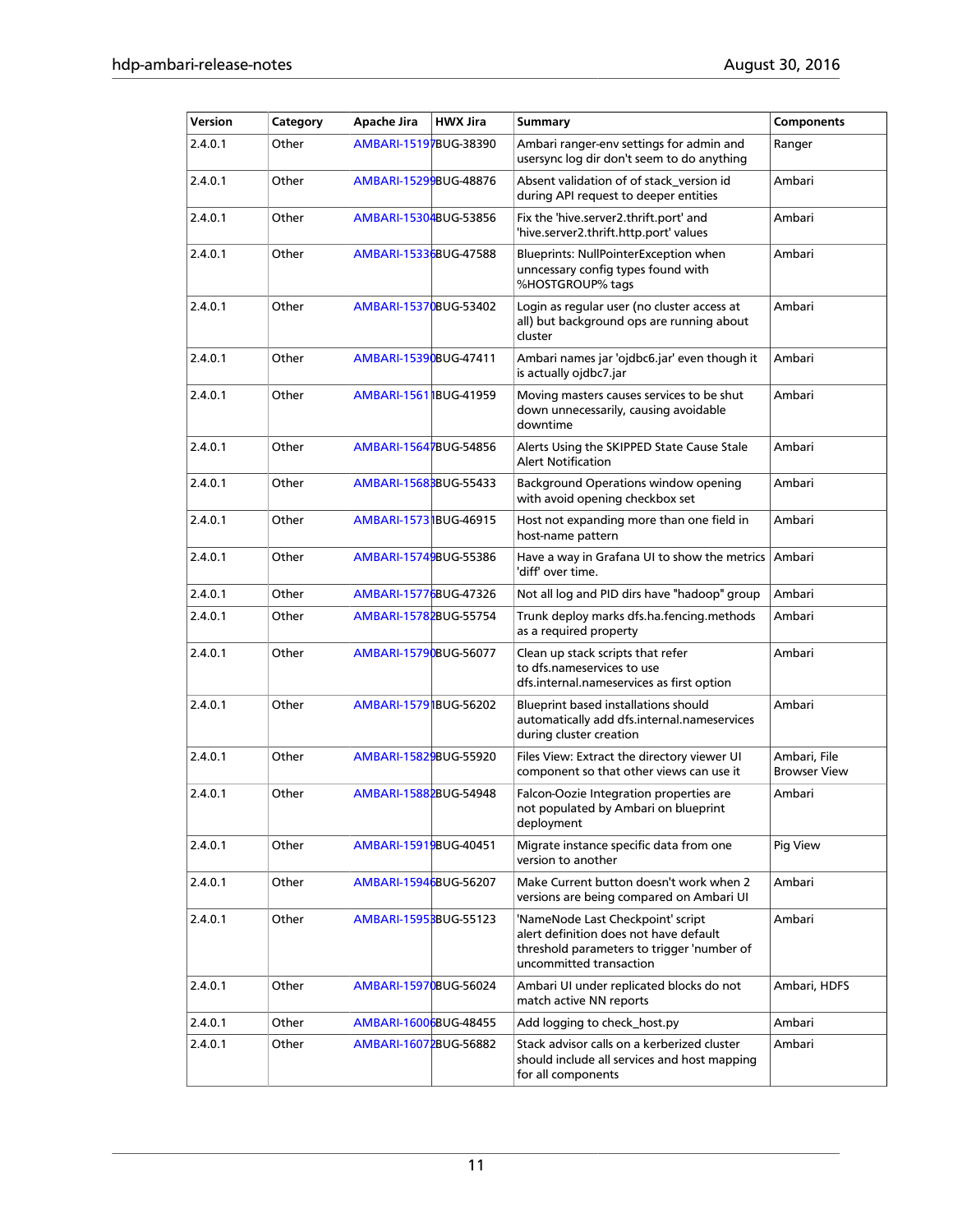| Version | Category | Apache Jira           | <b>HWX Jira</b> | <b>Summary</b>                                                                                                                             | <b>Components</b>                                                  |
|---------|----------|-----------------------|-----------------|--------------------------------------------------------------------------------------------------------------------------------------------|--------------------------------------------------------------------|
| 2.4.0.1 | Other    | AMBARI-16128BUG-56306 |                 | Ambari 2.2.1.1 reporting ACID off on slider,<br>but actually on                                                                            | Ambari                                                             |
| 2.4.0.1 | Other    | AMBARI-16132BUG-56084 |                 | Hive View: Date Filter editable in History Tab                                                                                             | <b>Hive View</b>                                                   |
| 2.4.0.1 | Other    | AMBARI-16138BUG-52652 |                 | Converting cluster to Kerberos the views<br>should automatically adjust and work prior to<br>the kerberization                             | CapSched View, File<br><b>Browser View, Hive</b><br>View, Pig View |
| 2.4.0.1 | Other    | AMBARI-16161BUG-56302 |                 | takeover_config_merge.py should capture<br>'final' config attributes                                                                       | Ambari                                                             |
| 2.4.0.1 | Other    | AMBARI-1623 BUG-58202 |                 | mapreduce.jobhistory.http.policy &<br>mapreduce.jobhistory.webapp.https.address<br>property are not respected                              | Ambari                                                             |
| 2.4.0.1 | Other    | AMBARI-1623 BUG-58201 |                 | mapreduce.jobhistory.http.policy &<br>mapreduce.jobhistory.webapp.https.address<br>property are not respected                              | Ambari                                                             |
| 2.4.0.1 | Other    | AMBARI-16260BUG-57264 |                 | Hive view: Prevent multiple /database calls<br>when the first call takes time or fails                                                     | <b>Hive View</b>                                                   |
| 2.4.0.1 | Other    | AMBARI-1627 BUG-57312 |                 | Increase retry count for ranger functions                                                                                                  | Ambari, Ranger                                                     |
| 2.4.0.1 | Other    | AMBARI-16285BUG-55985 |                 | Ambari UI should have properties related to<br>Policy manager user's credentials in Ranger<br>usersync service                             | Ambari, Ranger                                                     |
| 2.4.0.1 | Other    | AMBARI-1642 BUG-57329 |                 | Attempting to install on Amazon Linux,<br>Agent fails to recognize OS                                                                      | Ambari                                                             |
| 2.4.0.1 | Other    | AMBARI-16443BUG-56458 |                 | [Hive View] - Save Default Settings should not<br>permit empty parameter values                                                            | <b>Hive View</b>                                                   |
| 2.4.0.1 | Other    | AMBARI-16638BUG-53663 |                 | Ambari KnoxSSO support                                                                                                                     | Ambari, Knox                                                       |
| 2.4.0.1 | Other    | AMBARI-16643BUG-57162 |                 | Ambari allows installing a component on<br>more than one host even with cardinality as<br>$0 - 1$                                          | Ambari                                                             |
| 2.4.0.1 | Other    | AMBARI-16692BUG-51792 |                 | Ambari Upgrade should remove older RCA<br>Database tables                                                                                  | Ambari                                                             |
| 2.4.0.1 | Other    | AMBARI-16716BUG-47410 |                 | Ambari copies jdbc driver jar into hadoop/lib<br>and haoop-yarn/lib                                                                        | Ambari                                                             |
| 2.4.0.1 | Other    | AMBARI-16735BUG-46239 |                 | HDFS data disk mount point permissions                                                                                                     | Ambari                                                             |
| 2.4.0.1 | Other    | AMBARI-16777BUG-58016 |                 | Ambari to not install rpcbind package unless<br>NFSGateway component is included                                                           | Ambari                                                             |
| 2.4.0.1 | Other    | AMBARI-16862BUG-57098 |                 | [Grafana] Rename "HBase - Performance"<br>dashboard to "HBase - RegionServers"                                                             | Ambari                                                             |
| 2.4.0.1 | Other    | AMBARI-16887BUG-56971 |                 | [AMS / Grafana] Metrics are staying flat for 1<br>minutes, causing rate calculations to be 0                                               | Ambari                                                             |
| 2.4.0.1 | Other    | AMBARI-16890BUG-56569 |                 | Ranger KnoxSSO integration - Ambari config<br>changes                                                                                      | Ambari, Ranger                                                     |
| 2.4.0.1 | Other    | AMBARI-16890BUG-56281 |                 | [Ranger smart config] Do not auto fill Ranger<br>AD authentication user search filter with the<br>values from user sync user search filter | Ambari, Ranger                                                     |
| 2.4.0.1 | Other    | AMBARI-16959BUG-58274 |                 | Redundant info under config tab for falcon                                                                                                 | Ambari, Falcon                                                     |
| 2.4.0.1 | Other    | AMBARI-1696BBUG-57303 |                 | Hive view should use Hive jdbc client                                                                                                      | Ambari                                                             |
| 2.4.0.1 | Other    | AMBARI-17010BUG-51852 |                 | Scheduled requests are always executed as<br>AMBARI.ADMIN                                                                                  | Ambari                                                             |
| 2.4.0.1 | Other    | AMBARI-17055BUG-49962 |                 | RBAC: "VIEW USER" role is not able to access<br>"CAPACITY SCHEDULER (YARN)" and PIG<br>views                                               | CapSched View                                                      |
| 2.4.0.1 | Other    | AMBARI-17087BUG-56305 |                 | takeover_config_merge.py should provide<br>XML, yaml, properties-diff capability                                                           | Ambari                                                             |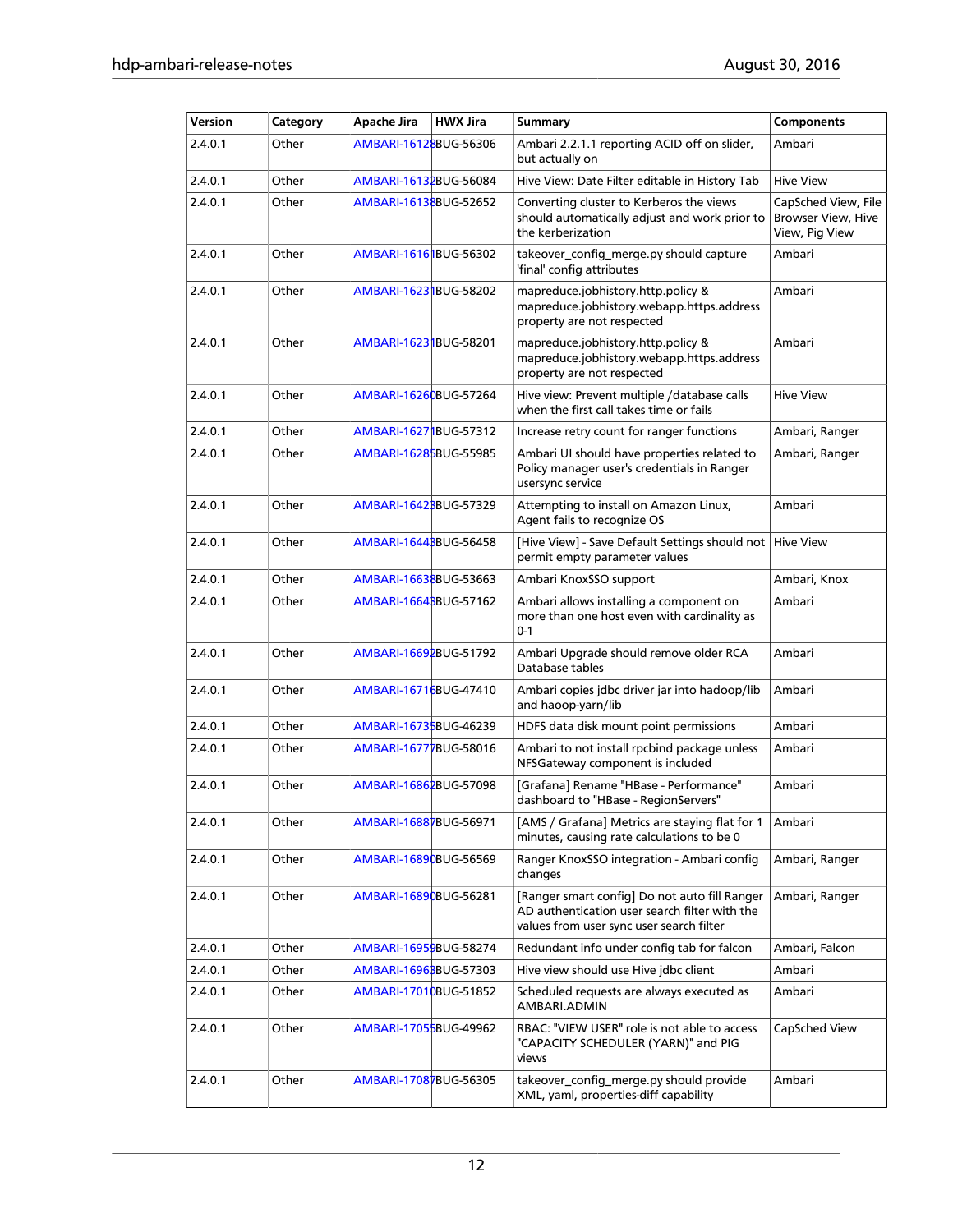| Version | Category | Apache Jira           | <b>HWX Jira</b>  | <b>Summary</b>                                                                                                                                               | <b>Components</b>   |
|---------|----------|-----------------------|------------------|--------------------------------------------------------------------------------------------------------------------------------------------------------------|---------------------|
| 2.4.0.1 | Other    | AMBARI-17099BUG-54525 |                  | expose tez config<br>tez.runtime.shuffle.fetch.buffer.percent and<br>tez.runtime.shuffle.memory.limit.percent                                                | Ambari, Tez         |
| 2.4.0.1 | Other    | AMBARI-17109BUG-39249 |                  | Capacity scheduler view - problem with queue CapSched View<br>percent rounding                                                                               |                     |
| 2.4.0.1 | Other    | AMBARI-17118BUG-40541 |                  | Incorrectly formatted external url in ranger<br>configuration - causes Namenode startup<br>failure                                                           | Ambari, Ranger      |
| 2.4.0.1 | Other    | AMBARI-17202BUG-58637 |                  | Upgrading Ambari causes Alert fields not to<br>save thresholds                                                                                               | Ambari              |
| 2.4.0.1 | Other    | AMBARI-1722BBUG-55518 |                  | Ability to add<br>"javax.jdo.option.ConnectionPassword" to<br>hive clients from ambari                                                                       | Ambari, Hive, Hive2 |
| 2.4.0.1 | Other    | AMBARI-17234BUG-17138 |                  | 'ambari-server –version' command does not<br>show build number                                                                                               | Ambari              |
| 2.4.0.1 | Other    | AMBARI-17356BUG-60734 |                  | Add the ability to perform interactive shell<br>commands from Ambari server side actions                                                                     | Ambari              |
| 2.4.0.1 | Other    | AMBARI-17380BUG-60273 |                  | DataNode Unmounted Alert produces false<br>alerts when file:// URIs are used                                                                                 | Ambari              |
| 2.4.0.1 | Other    | AMBARI-17400BUG-60294 |                  | Ambari could not detect the spark-client that<br>is dependency of livy                                                                                       | Ambari, Spark       |
| 2.4.0.1 | Other    | AMBARI-17479BUG-60597 |                  | authorizer.class.name not being set on secure<br>kafka clusters                                                                                              | Ambari, Kafka       |
| 2.4.0.1 | Other    | AMBARI-17526BUG-61179 |                  | Ambari API for api/v1/clusters/<br><cluster_name>?fields=hosts/* does not<br/>return the metrics information</cluster_name>                                  | Ambari              |
| 2.4.0.1 | Other    | AMBARI-17638BUG-61312 |                  | yarn exclude is placed on every host and path<br>is not cutomizable                                                                                          | Ambari              |
| 2.4.0.1 | Other    | AMBARI-17650BUG-61496 |                  | Atlas port check fails when SSL is enabled,<br>delete PORT alert since already have a WEB<br>alert for Atlas daemon                                          | Ambari, Atlas       |
| 2.4.0.1 | Other    | AMBARI-17678BUG-60957 |                  | java.lang.IllegalArgumentException in atlas<br>logs for "index.search.elasticsearch.client-<br>only" and "index.search.elasticsearch.local-<br>mode" configs | Ambari, Atlas       |
| 2.4.0.1 | Other    | AMBARI-17715BUG-60429 |                  | Not able to login using KnoxSSO if local/Idap<br>Ambari User with same name exists                                                                           | Ambari, Knox        |
| 2.4.0.1 | Other    | AMBARI-17735BUG-62241 |                  | Zeppelin server should have yarn-client<br>installed                                                                                                         | Ambari, Zeppelin    |
| 2.4.0.1 | Other    | AMBARI-17784BUG-62520 |                  | Need to specify HADOOP CONF DIR in livy-<br>env                                                                                                              | Ambari, Spark       |
| 2.4.0.1 | Other    | AMBARI-17784BUG-62614 |                  | AMS Storm Sink: remove redundant<br>information from kafka offset metrics on<br>storm-kafka                                                                  | Ambari              |
| 2.4.0.1 | Other    | AMBARI-17802BUG-58926 |                  | Blueprint deployment configures<br>"org.apache.atlas.hive.hook.HiveHook" twice<br>for "hive.exec.post.hooks" config                                          | Ambari, Atlas       |
| 2.4.0.1 | Other    | AMBARI-17818BUG-62429 |                  | Stack advisor should set Hive map join related<br>properties properly                                                                                        | Ambari, Hive        |
| 2.4.0.1 | Other    | AMBARI-17907BUG-63128 |                  | On AMS collector move the webapp address<br>does not change                                                                                                  | Ambari              |
| 2.4.0.1 | Other    | AMBARI-17406BUG-60903 |                  | Update Zeppelin service definition                                                                                                                           | Ambari, Zeppelin    |
| 2.4.0.1 | Other    | -TEZ-3064             | <b>BUG-49940</b> | View: running applications in Tez View it<br>shows apps that are not in running state                                                                        | Tez                 |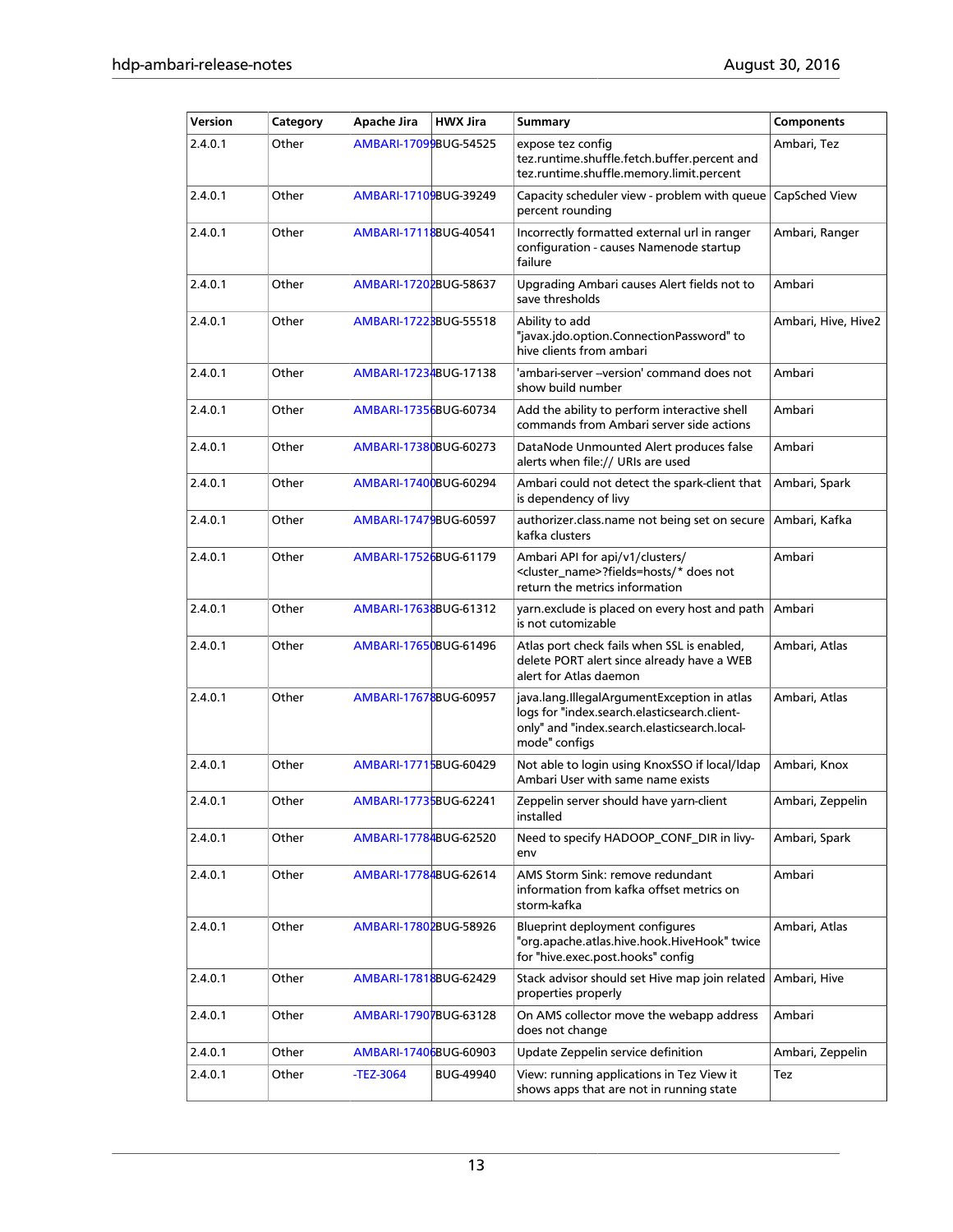| Version | Category    | <b>Apache Jira</b>                           | <b>HWX Jira</b> | Summary                                                                                                                                                                                   | <b>Components</b> |
|---------|-------------|----------------------------------------------|-----------------|-------------------------------------------------------------------------------------------------------------------------------------------------------------------------------------------|-------------------|
| 2.4.0.1 | Performance | AMBARI-1302BBUG-43997                        |                 | Improve `fileNamesToUpdate` calculation<br>time                                                                                                                                           | Ambari            |
| 2.4.0.1 | Performance | AMBARI-13042BUG-44015                        |                 | Manage Config Groups: revert changes takes<br>too much time                                                                                                                               | Ambari            |
| 2.4.0.1 | Performance | AMBARI-14699BUG-41856                        |                 | Heatmaps API takes over one minute to<br>provide data for 1000 nodes                                                                                                                      | Ambari            |
| 2.4.0.1 | Performance | AMBARI-15767BUG-55460                        |                 | Ambari should report about slow sudo hosts                                                                                                                                                | Ambari            |
| 2.4.0.1 | Performance | AMBARI-15967BUG-56019                        |                 | JMX related parse exception on the perf<br>cluster need to be looked at                                                                                                                   | Ambari            |
| 2.4.0.1 | Performance | AMBARI-16287BUG-57019                        |                 | BGOperations is taking very long time to<br>finish                                                                                                                                        | Ambari            |
| 2.4.0.1 | Performance | AMBARI-16765BUG-57368                        |                 | While restarting node manager through<br>Ambari, the yarn.loca.dir permission got<br>change from 755 to 775, and the other way<br>around, causing long restarting time for<br>nodemanager | Ambari            |
| 2.4.0.1 | Performance | AMBARI-16830BUG-58378                        |                 | Desired configuration cache expiration<br>caused 10,000's of database hits in large<br>deployments                                                                                        | Ambari            |
| 2.4.0.1 | Performance | AMBARI-16913BUG-58606                        |                 | Web client requests handled by Jetty should<br>not be blocked by JMX property providers                                                                                                   | Ambari            |
| 2.4.0.1 | Performance | AMBARI-16929BUG-57325                        |                 | Automatically cleanup /var/run/ambari-<br>server/stack-recommendations                                                                                                                    | Ambari            |
| 2.4.0.1 | Performance | AMBARI-16980BUG-52534                        |                 | History tab takes a long time to populate<br>when there is more entry in history table.                                                                                                   | <b>Hive View</b>  |
| 2.4.0.1 | Performance | AMBARI-17036BUG-59360                        |                 | Getting JMX protocol values on large cluster<br>takes too long                                                                                                                            | Ambari            |
| 2.4.0.1 | Performance | AMBARI-17039BUG-59382                        |                 | Takes long time to start or fail to start service<br>after enabling SSL due to "dfs.https.enable"                                                                                         | Ambari            |
| 2.4.0.1 | Performance | AMBARI-17164BUG-59434<br><b>AMBARI-17454</b> |                 | Add manual message for regenerating<br>keytabs for Ranger upgrade                                                                                                                         | Ambari, Ranger    |
| 2.4.0.1 | Performance | AMBARI-17365BUG-60357                        |                 | Add-host wizard on large clusters is painfully<br>slow                                                                                                                                    | Ambari            |
| 2.4.0.1 | Performance | AMBARI-17695BUG-62090                        |                 | AMS: Split point calculation not optimal for<br>large clusters.                                                                                                                           | Ambari            |
| 2.4.0.1 | Security    | AMBARI-12257BUG-40691                        |                 | hive-site/hive.metastore.sasl.enabled value<br>incorrect when adding Hive to a Kerberized<br>Cluster                                                                                      | Ambari            |
| 2.4.0.1 | Security    | AMBARI-12348BUG-40854                        |                 | Spnego principal can't be customized                                                                                                                                                      | Ambari            |
| 2.4.0.1 | Security    | AMBARI-13240BUG-45137                        |                 | Kerberos: Allow multiple KDC hosts to be set<br>while enabling Kerberos                                                                                                                   | Ambari            |
| 2.4.0.1 | Security    | AMBARI-13342BUG-43573                        |                 | Allow access to callers with valid Knox<br>authorization cookie                                                                                                                           | Ambari            |
| 2.4.0.1 | Security    | AMBARI-13853BUG-45057                        |                 | UI should not use Idap_user field after<br>introducing user_type one.                                                                                                                     | Ambari            |
| 2.4.0.1 | Security    | AMBARI-13859BUG-47932                        |                 | Kerberos hangs on step 2                                                                                                                                                                  | Ambari            |
| 2.4.0.1 | Security    | AMBARI-1402 BUG-48539                        |                 | Empty configurations in enable kerbros<br>wizard                                                                                                                                          | Ambari            |
| 2.4.0.1 | Security    | AMBARI-14118BUG-41813                        |                 | All Kerberos-related fields are to be made<br>read-only in the service configuration screens                                                                                              | Ambari            |
| 2.4.0.1 | Security    | AMBARI-14130BUG-46957                        |                 | Ambari Web UI stuck with wire encryption<br>enabled and no truststore setup                                                                                                               | Ambari            |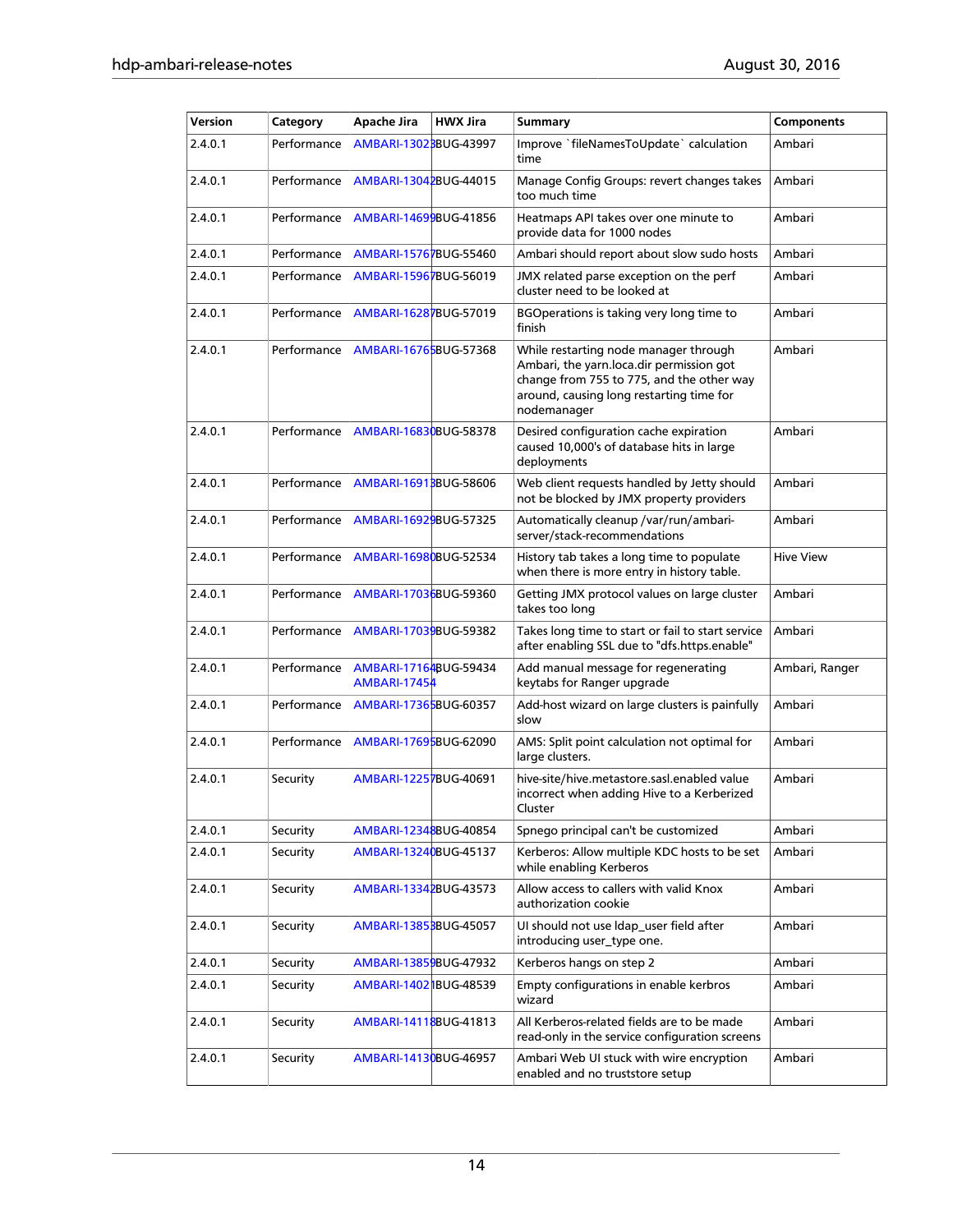| Version | Category | <b>Apache Jira</b>                           | <b>HWX Jira</b> | <b>Summary</b>                                                                                                                                             | <b>Components</b> |
|---------|----------|----------------------------------------------|-----------------|------------------------------------------------------------------------------------------------------------------------------------------------------------|-------------------|
| 2.4.0.1 | Security | AMBARI-14187BUG-48973                        |                 | Restrict creating JWT user if local one with<br>same name exists                                                                                           | Ambari            |
| 2.4.0.1 | Security | AMBARI-1424 BBUG-49228                       |                 | FE: Show message on login page if<br>authentication failed                                                                                                 | Ambari            |
| 2.4.0.1 | Security | AMBARI-14308BUG-49621                        |                 | RBAC: "Cluster User" should not be able<br>to "start/stop/restart service component"<br>component on "Host Actions"                                        | Ambari            |
| 2.4.0.1 | Security | AMBARI-14348BUG-49555                        |                 | Enabling AD security fails with 500 server<br>error                                                                                                        | Ambari            |
| 2.4.0.1 | Security | AMBARI-14434BUG-50123                        |                 | Passwords for headless principals with cached<br>keytab files are changed unnecessarily                                                                    | Ambari            |
| 2.4.0.1 | Security | AMBARI-15858BUG-55132                        |                 | BP deploy not adding proxyuser entries to<br>core-site.xml                                                                                                 | Ambari            |
| 2.4.0.1 | Security | AMBARI-1587 BUG-56132                        |                 | App Timeline Server start fails on a kerberized<br>cluster due to absence of hdfs keytab                                                                   | Ambari            |
| 2.4.0.1 | Security | AMBARI-15968BUG-55762                        |                 | HBase masters go offline after kerberization<br>on 2.2.9.0                                                                                                 | Ambari, Ranger    |
| 2.4.0.1 | Security | AMBARI-1602BBUG-56514                        |                 | Auth-to-local rule generation duplicates<br>default rules when adding case-insensitive<br>default rules                                                    | Ambari            |
| 2.4.0.1 | Security | AMBARI-16158BUG-56095                        |                 | takeover_config_merge.py should process<br>known template config files                                                                                     | Ambari            |
| 2.4.0.1 | Security | AMBARI-1625 BUG-57058                        |                 | Hive metastore alerts are present after<br>upgrade/downgrade and enabling security                                                                         | Ambari            |
| 2.4.0.1 | Security | AMBARI-16654BUG-57734                        |                 | yarn.timeline-service.enabled is set to false in<br>secure cluster                                                                                         | Ambari            |
| 2.4.0.1 | Security | AMBARI-16677BUG-57441                        |                 | Sticky bit keeps getting changed back to 777<br>after restart causing security checks to fail                                                              | Ambari            |
| 2.4.0.1 | Security | AMBARI-16788BUG-57013                        |                 | Region server restart is failing to find<br>hdfs.headless.keytab invoked by<br>setup_ranger_hbase                                                          | Ambari, Ranger    |
| 2.4.0.1 | Security | AMBARI-16810BUG-57664                        |                 | Ambari Agent security bypassed in<br>Python=>2.7.9                                                                                                         | Ambari            |
| 2.4.0.1 | Security | AMBARI-16840BUG-58204                        |                 | varn statrtup is failing in HA cluster in<br>wireencypted cluster                                                                                          | Ambari            |
| 2.4.0.1 | Security | AMBARI-1690 BUG-41861                        |                 | Add Service wizard: All kerberos related<br>configurations shown on Configure Identities<br>page should be made non-editable on<br>configure services page | Ambari            |
| 2.4.0.1 | Security | AMBARI-1704 BBUG-59396                       |                 | Fix description of<br>SERVICE.ADD DELETE SERVICES permission                                                                                               | Ambari            |
| 2.4.0.1 | Security | AMBARI-17324BUG-61525                        |                 | Setup the correct authentication and<br>authorization between Kafka and ZooKeeper                                                                          | Ambari, Kafka     |
| 2.4.0.1 | Security | AMBARI-17415BUG-61122<br><b>AMBARI-17520</b> |                 | Storm service check is failing with Ranger on<br>kerberized cluster if randomized principal is<br>used                                                     | Ranger            |
| 2.4.0.1 | Security | AMBARI-17565BUG-61494                        |                 | With wire-encryption enabled, Quick Links in<br>Ambari UI points to incorrect atlas web url                                                                | Ambari, Atlas     |
| 2.4.0.1 | Security | AMBARI-17617BUG-61624                        |                 | [KMS] kms.log file gets bigger                                                                                                                             | Ambari, Ranger    |
| 2.4.0.1 | Security | AMBARI-17759BUG-62461                        |                 | On Enabling Ranger plugin for hive-server<br>interactive, plugin related required files are<br>not created in hive2-conf                                   | Ambari, Ranger    |
| 2.4.0.1 | Security | AMBARI-17852BUG-62413                        |                 | TDE encryption did not happen as key wasnt<br>created                                                                                                      | Ambari, Ranger    |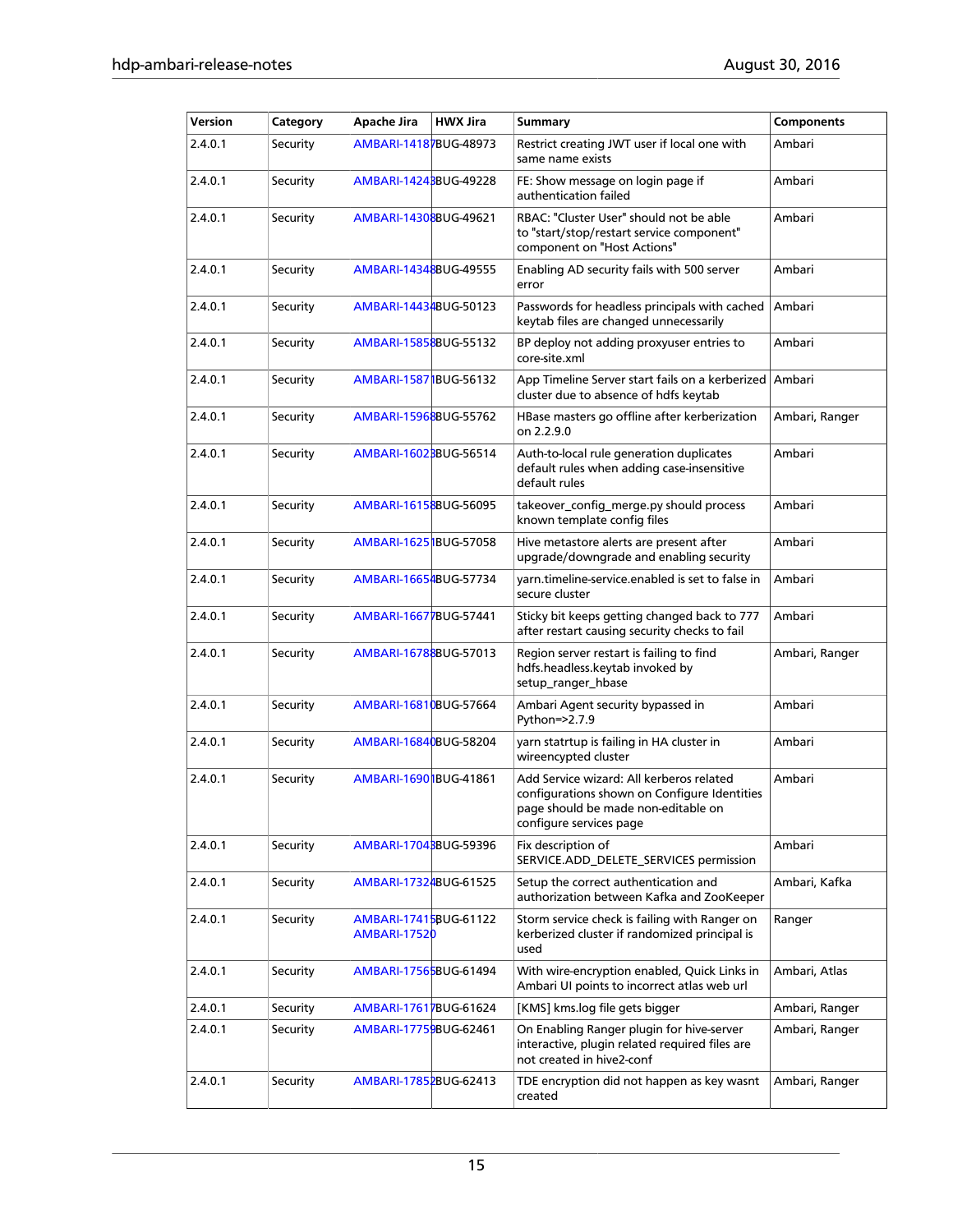| Version | Category  | <b>Apache Jira</b>     | <b>HWX Jira</b> | <b>Summary</b>                                                                                                                | <b>Components</b>        |
|---------|-----------|------------------------|-----------------|-------------------------------------------------------------------------------------------------------------------------------|--------------------------|
| 2.4.0.1 | Stability | AMBARI-12005BUG-24902  |                 | Admin View: Setting cluster name to more<br>than 100 chars hangs ambari-server                                                | Ambari                   |
| 2.4.0.1 | Stability | AMBARI-12162BUG-40165  |                 | Error after renaming config group and<br>creating new one with the same name                                                  | Ambari                   |
| 2.4.0.1 | Stability | AMBARI-12215BUG-40573  |                 | Service Summary: failed requests to widget<br>metrics                                                                         | Ambari                   |
| 2.4.0.1 | Stability | AMBARI-12317BUG-39846  |                 | False alert on "NameNode High Availability<br>Health" due to Missing JMX objects                                              | Ambari                   |
| 2.4.0.1 | Stability | AMBARI-12324BUG-40044  |                 | Oozie service check fails after Moving Oozie<br>Server                                                                        | Ambari                   |
| 2.4.0.1 | Stability | AMBARI-12405BUG-40974  |                 | Host value not saved when going back in RM<br><b>HA</b> wizard                                                                | Ambari                   |
| 2.4.0.1 | Stability | AMBARI-12420BUG-49794  |                 | Alert "DataNode Process" creates ERROR<br>messages in datanode log                                                            | Ambari                   |
| 2.4.0.1 | Stability | AMBARI-12890BUG-42076  |                 | Ambari Server and Agent should be more<br>resilent when disk full                                                             | Ambari                   |
| 2.4.0.1 | Stability | AMBARI-12909BUG-40296  |                 | Existence of empty package folder in stack<br>definition breaks the service                                                   | Ambari                   |
| 2.4.0.1 | Stability | AMBARI-1295BBUG-40577  |                 | Ambari Agent logging set up incorrect                                                                                         | Ambari                   |
| 2.4.0.1 | Stability | AMBARI-13019BUG-43576  |                 | Empty package folders on ambari-server<br>causes corresponding component restart to<br>fail                                   | Ambari                   |
| 2.4.0.1 | Stability | AMBARI-13076BUG-44079  |                 | Incorrect UI behaviour if host registration<br>request fails                                                                  | Ambari                   |
| 2.4.0.1 | Stability | AMBARI-1321 BUG-45711  |                 | Host checks does not report all errors in the<br>very first check after Ambari Agent gets<br>installed/registered             | Ambari                   |
| 2.4.0.1 | Stability | AMBARI-13229BUG-45059  |                 | When non-supported version of python is set<br>as default, Ambari fails in multiple places                                    | Ambari                   |
| 2.4.0.1 | Stability | AMBARI-13559BUG-46691  |                 | JS error on quick links if service wasn't<br>installed successfully using ASW                                                 | Ambari                   |
| 2.4.0.1 | Stability | AMBARI-1361 BUG-46907  |                 | Storm components fail to install on trunk                                                                                     | Ambari                   |
| 2.4.0.1 | Stability | AMBARI-14005BUG-48499  |                 | Fix translation of different view resource type<br>entities to all be of type VIEW                                            | Ambari                   |
| 2.4.0.1 | Stability | AMBARI-14129BUG-48858  |                 | No error appeared after pid dir and log dir<br>property set to value with space at start                                      | Ambari                   |
| 2.4.0.1 | Stability | AMBARI-14135BUG-48949  |                 | Unable to delete config group in Install<br>Wizard                                                                            | Ambari                   |
| 2.4.0.1 | Stability | AMBARI-14144BUG-49079  |                 | FK_permission_roleauthorization_permission_idAmbari<br>is too long for a constraint identifier                                |                          |
| 2.4.0.1 | Stability | AMBARI-14172BUG-49017  |                 | spark_thrift_cmd_opts fail to work                                                                                            | Ambari, Spark            |
| 2.4.0.1 | Stability | AMBARI-1417 BBUG-47896 |                 | Ambari File View: Warning does not go away                                                                                    | <b>File Browser View</b> |
| 2.4.0.1 | Stability | AMBARI-14210BUG-49283  |                 | User with SERVICE.MODIFY_CONFIGS<br>authorization fails with 403 status updating<br>configs                                   | Ambari                   |
| 2.4.0.1 | Stability | AMBARI-1426 BUG-49450  |                 | Loading freeze after login as a view user                                                                                     | Ambari                   |
| 2.4.0.1 | Stability | AMBARI-14265BUG-49404  |                 | Saving config overrides doesn't work when<br>adding config to new group.                                                      | Ambari                   |
| 2.4.0.1 | Stability | AMBARI-14332BUG-49721  |                 | Local admin user cannot login anymore                                                                                         | Ambari                   |
| 2.4.0.1 | Stability | AMBARI-14340BUG-49703  |                 | Logging into Ambari UI when user only<br>has access to views causes browser to cycle<br>between login page and loading screen | Ambari                   |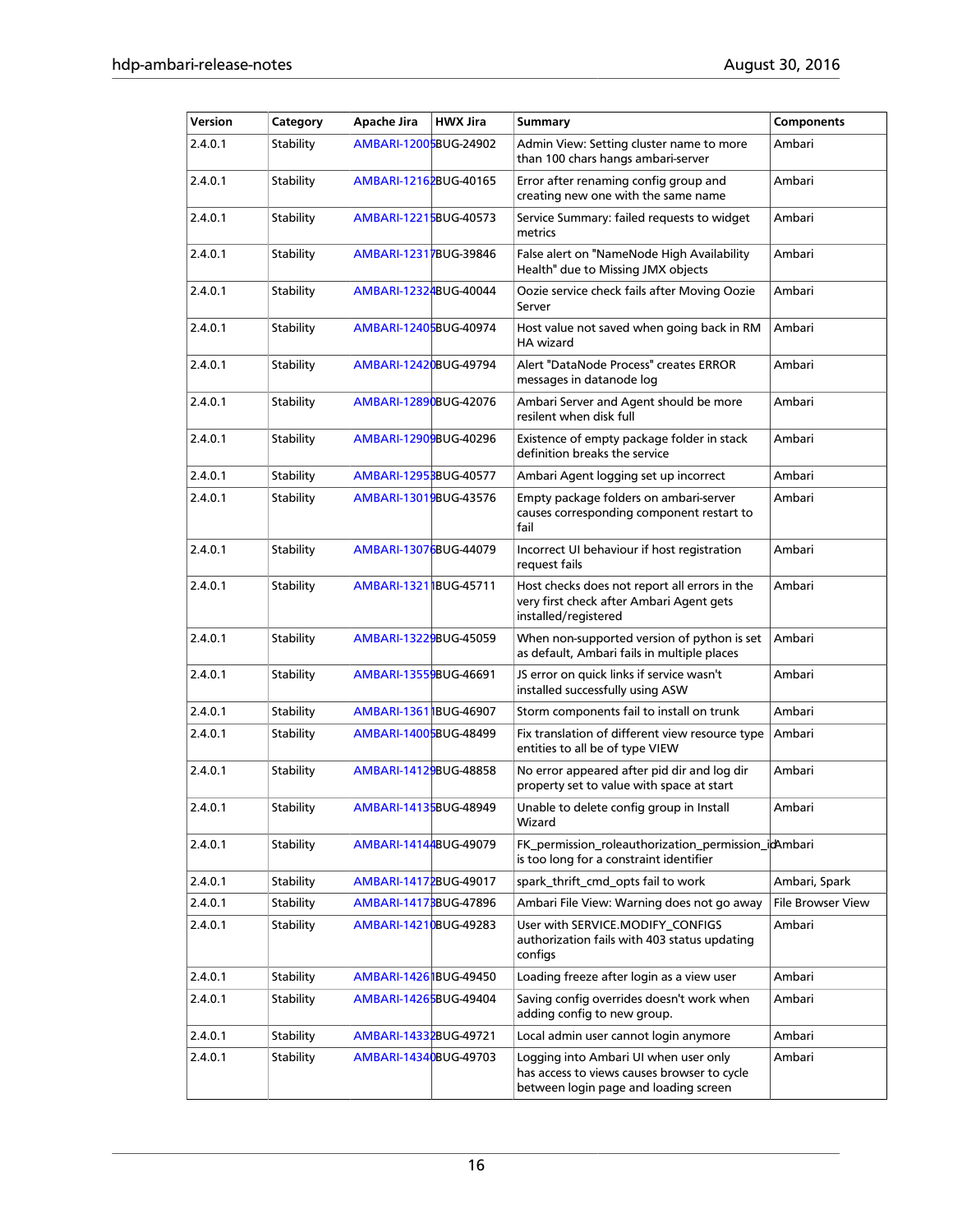| Version | Category  | <b>Apache Jira</b>    | <b>HWX Jira</b> | Summary                                                                                                             | <b>Components</b>        |
|---------|-----------|-----------------------|-----------------|---------------------------------------------------------------------------------------------------------------------|--------------------------|
| 2.4.0.1 | Stability | AMBARI-14414BUG-50020 |                 | 'Oozie' and 'Metrics Collector' restart/start<br>failed                                                             | Ambari                   |
| 2.4.0.1 | Stability | AMBARI-1443 BUG-49723 |                 | Agent becomes unresposive after version<br>incompatible Exception                                                   | Ambari                   |
| 2.4.0.1 | Stability | AMBARI-14565BUG-42085 |                 | Renaming cluster in Ambari breaks alerts                                                                            | Ambari                   |
| 2.4.0.1 | Stability | AMBARI-14649BUG-50675 |                 | OOZIE_SERVER START failed                                                                                           | Ambari                   |
| 2.4.0.1 | Stability | AMBARI-14984BUG-52383 |                 | Script alert parameters with shell characters<br>are not properly escaped                                           | Ambari                   |
| 2.4.0.1 | Stability | AMBARI-15204BUG-53389 |                 | Host checks should not be performed if 0<br>hosts register                                                          | Ambari                   |
| 2.4.0.1 | Stability | AMBARI-15314BUG-53535 |                 | [Forward port to trunk] Component (ATS/<br>HCAT) install intermittently fails on Suse due<br>to repo unavailability | Ambari                   |
| 2.4.0.1 | Stability | AMBARI-15356BUG-51678 |                 | Fitering on version not installed hosts from<br>the versions page does not work                                     | Ambari                   |
| 2.4.0.1 | Stability | AMBARI-15583BUG-55027 |                 | YARN service check fails due to syntax error                                                                        | Ambari                   |
| 2.4.0.1 | Stability | AMBARI-15671BUG-55198 |                 | On Ambari Agent restart currently running<br>commands on that agent should be<br>immediately aborted                | Ambari                   |
| 2.4.0.1 | Stability | AMBARI-15685BUG-54588 |                 | Ambari should verify JAVA_HOME<br>Consistency                                                                       | Ambari                   |
| 2.4.0.1 | Stability | AMBARI-15755BUG-55690 |                 | Hive View should have some checks before<br>starting similar to Pig View                                            | <b>Hive View</b>         |
| 2.4.0.1 | Stability | AMBARI-15756BUG-55696 |                 | File Browser View should have some checks<br>before starting similar to Pig View                                    | <b>File Browser View</b> |
| 2.4.0.1 | Stability | AMBARI-15898BUG-58279 |                 | Grafana fails to start when using custom data<br>directory (sles11sp3)                                              | Ambari                   |
| 2.4.0.1 | Stability | AMBARI-15913BUG-55874 |                 | HDP 2.4.0 upgrade: Ranger User sync settings<br>control broken in Ambari UI                                         | Ambari, Ranger           |
| 2.4.0.1 | Stability | AMBARI-15928BUG-54295 |                 | Ambari falsely reporting Hiveserver2 up                                                                             | Ambari, Hive             |
| 2.4.0.1 | Stability | AMBARI-15947BUG-52308 |                 | Upgrading Ambari should delete any pyc files                                                                        | Ambari                   |
| 2.4.0.1 | Stability | AMBARI-15974BUG-56029 |                 | Ambari does not use HTTPS protocol for the<br>Falcon QuickLink when TLS is enabled for<br>Falcon                    | Ambari                   |
| 2.4.0.1 | Stability | AMBARI-15982BUG-55807 |                 | AMS metrics gaps/inconsistencies in data                                                                            | Ambari, YAaS             |
| 2.4.0.1 | Stability | AMBARI-15993BUG-56107 |                 | Ambari does not show ATS is down even<br>when the service is down                                                   | Ambari                   |
| 2.4.0.1 | Stability | AMBARI-16028BUG-56534 |                 | Namenode marked as INITIAL standby could<br>potentially never start if other namenode is<br>down                    | Ambari                   |
| 2.4.0.1 | Stability | AMBARI-16116BUG-56821 |                 | Not able to edit Pig script tab                                                                                     | Pig View                 |
| 2.4.0.1 | Stability | AMBARI-16124BUG-53956 |                 | On restarting, Ambari-agent goes in<br>heartbeat lost state due to other java<br>processes configurations           | Ambari                   |
| 2.4.0.1 | Stability | AMBARI-16135BUG-56143 |                 | Creating a new script in Ambari Pig View<br>hangs                                                                   | Pig View                 |
| 2.4.0.1 | Stability | AMBARI-16146BUG-56841 |                 | Hive View synchronized around entire<br>connection creation causing deadlock                                        | <b>Hive View</b>         |
| 2.4.0.1 | Stability | AMBARI-16157BUG-56007 |                 | JDBC connect string for Ranger modified<br>wrong for non-default port                                               | Ambari                   |
| 2.4.0.1 | Stability | AMBARI-16242BUG-55910 |                 | Hive View and Pig View : one user overriding<br>job details of other user in database                               | Hive View, Pig View      |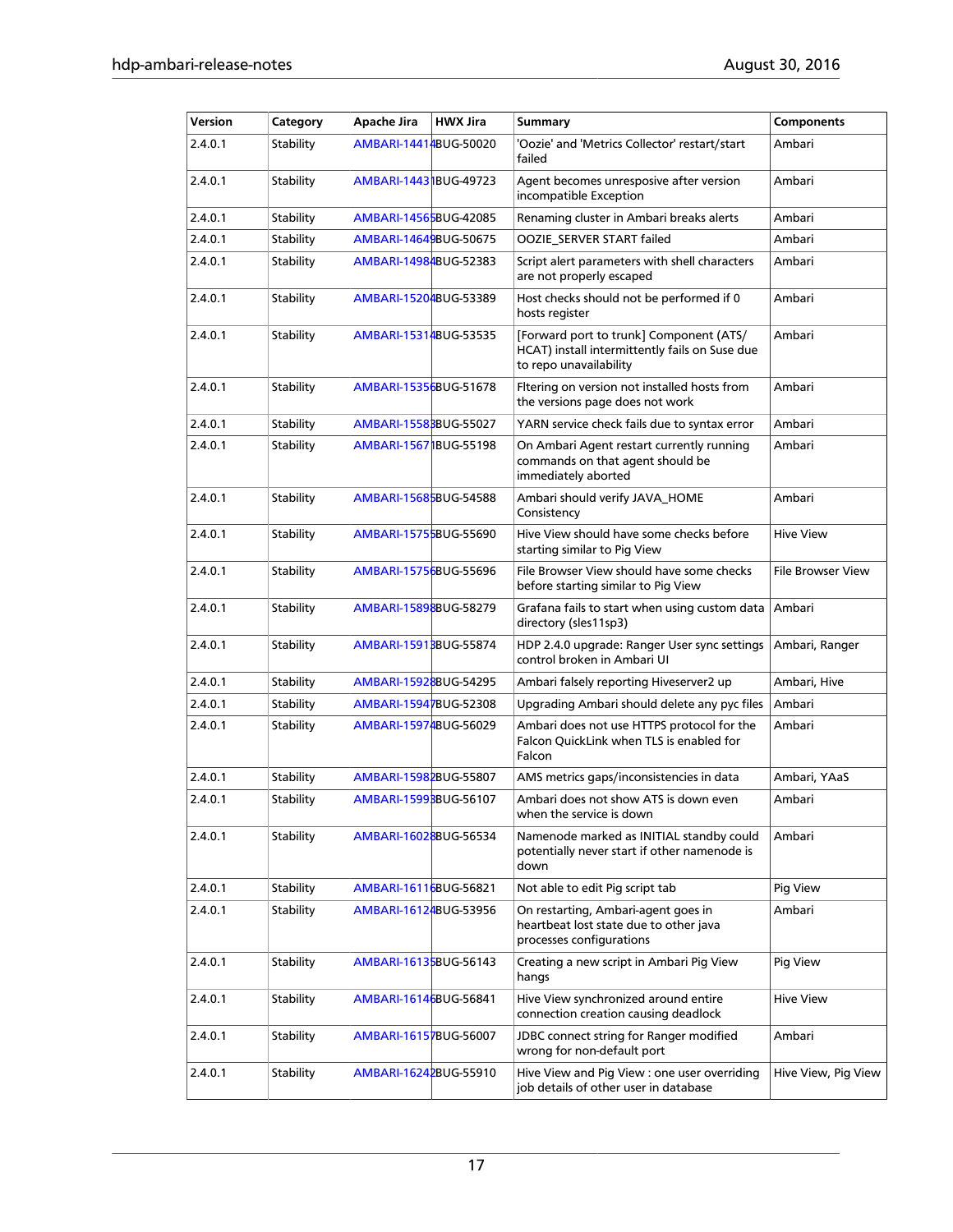| Version | Category  | <b>Apache Jira</b>    | <b>HWX Jira</b> | Summary                                                                                                          | <b>Components</b> |
|---------|-----------|-----------------------|-----------------|------------------------------------------------------------------------------------------------------------------|-------------------|
| 2.4.0.1 | Stability | AMBARI-16422BUG-57485 |                 | Hive View : Upload table : show UI validation<br>errors while creating table.                                    | <b>Hive View</b>  |
| 2.4.0.1 | Stability | AMBARI-16440BUG-56541 |                 | Flush metrics to collector if metric system is<br>stopped gracefully in the Sink daemon                          | Ambari            |
| 2.4.0.1 | Stability | AMBARI-16445BUG-56062 |                 | [Hive View] Error while Closing unsaved Sheet                                                                    | <b>Hive View</b>  |
| 2.4.0.1 | Stability | AMBARI-16447BUG-52522 |                 | [UI Issue]Execution of empty pig script<br>allowed from UI                                                       | Pig View          |
| 2.4.0.1 | Stability | AMBARI-16463BUG-53917 |                 | Update activemg from activemg-core to<br>activemg-all in the Falcon startup properties                           | Ambari, Falcon    |
| 2.4.0.1 | Stability | AMBARI-16626BUG-52887 |                 | [Hive view] Break in UI for query settings in<br>Firefox                                                         | <b>Hive View</b>  |
| 2.4.0.1 | Stability | AMBARI-16634BUG-49520 |                 | Ambari Admin privilege required for Pig<br>View. 403 error received when opening Pig<br>View by a non-admin user | Pig View          |
| 2.4.0.1 | Stability | AMBARI-1664 BUG-56892 |                 | NN HA wizard cannot recover from server<br>restart at Step 6                                                     | Ambari            |
| 2.4.0.1 | Stability | AMBARI-16666BUG-56886 |                 | AMS Service check fails because collector<br>takes too long to start up.                                         | Ambari            |
| 2.4.0.1 | Stability | AMBARI-16713BUG-56125 |                 | Hive View does not work with multi-bytes                                                                         | <b>Hive View</b>  |
| 2.4.0.1 | Stability | AMBARI-16738BUG-56058 |                 | [Hive View]Unavailable Column Search should<br>throw 'No Match' message                                          | <b>Hive View</b>  |
| 2.4.0.1 | Stability | AMBARI-16757BUG-52058 |                 | Spark History Server heap size is not exposed<br>(History Server crashed with OOM)                               | Ambari, Spark     |
| 2.4.0.1 | Stability | AMBARI-16799BUG-58050 |                 | Amabri UI hits "Error in persisting web client<br>state at ambari server: Error 0"                               | Ambari            |
| 2.4.0.1 | Stability | AMBARI-16802BUG-57848 |                 | Delete tag on a property in stack definition is<br>not honored after cluster deployment                          | Ambari            |
| 2.4.0.1 | Stability | AMBARI-16835BUG-58105 |                 | <b>WEBHDFS PUT fails on Amazon Linux</b>                                                                         | Ambari            |
| 2.4.0.1 | Stability | AMBARI-16875BUG-57895 |                 | Ambari ugsync with LDAP is not able to fetch<br>group information (2.2.0)                                        | Ambari            |
| 2.4.0.1 | Stability | AMBARI-16914BUG-58783 |                 | Ambari uses too small a window for region<br>server shutdown                                                     | Ambari            |
| 2.4.0.1 | Stability | AMBARI-16956BUG-57496 |                 | MapReduce service check fails and creates /<br>user/ambari-qa directory with wrong<br>permissions                | Ambari            |
| 2.4.0.1 | Stability | AMBARI-17034BUG-59279 |                 | Spark: history server & thrift server failed with Ambari, Spark<br>"Too small initial heap"                      |                   |
| 2.4.0.1 | Stability | AMBARI-1708 BUG-59531 |                 | Hive View: Upload Table: Support for Date<br>and Timestamp type detection according to<br>hive specs             | <b>Hive View</b>  |
| 2.4.0.1 | Stability | AMBARI-1709BBUG-59349 |                 | Ambari cluster installation with blueprint<br>is failing when installing only Kafka + AMS<br>+Zookeeper          | Ambari            |
| 2.4.0.1 | Stability | AMBARI-17103BUG-59825 |                 | Tez Version 2 deployment fails                                                                                   | Ambari            |
| 2.4.0.1 | Stability | AMBARI-1711 BUG-59481 |                 | ATS needs a dynamic dependency on Tez and<br>Spark                                                               | Ambari            |
| 2.4.0.1 | Stability | AMBARI-17148BUG-57340 |                 | yarncli throws log4j error<br>"FileNotFoundException : /grid/0/log/yarn/<br>hrt_qa/rm-audit.log"                 | Ambari, YARN      |
| 2.4.0.1 | Stability | AMBARI-1717 BUG-59789 |                 | Falcon to create data-mirroring directory in<br>HDFS if extensions is supported                                  | Ambari, Falcon    |
| 2.4.0.1 | Stability | AMBARI-17251BUG-42401 |                 | Blueprint is attempting to install Tez Client,<br>causing install to fail                                        | Ambari            |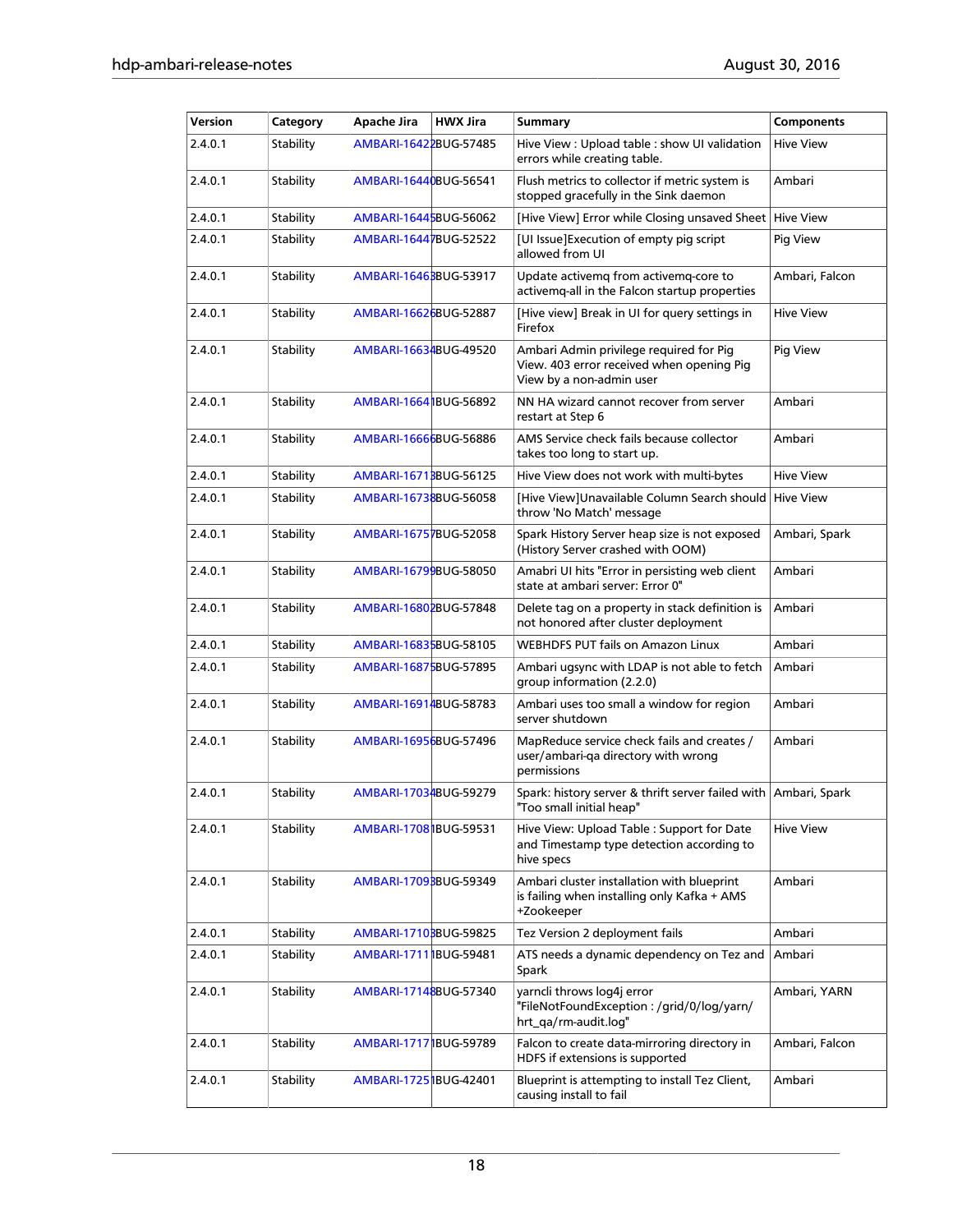| Version | Category  | <b>Apache Jira</b>                           | <b>HWX Jira</b>  | <b>Summary</b>                                                                                                                             | <b>Components</b> |
|---------|-----------|----------------------------------------------|------------------|--------------------------------------------------------------------------------------------------------------------------------------------|-------------------|
| 2.4.0.1 | Stability | AMBARI-1727BBUG-60068<br><b>AMBARI-17662</b> |                  | Atlas HA fails to come up with error finding<br>ids                                                                                        | Ambari, Atlas     |
| 2.4.0.1 | Stability | AMBARI-17313BUG-57484                        |                  | Handle desired state for services/components<br>on restart                                                                                 | Ambari            |
| 2.4.0.1 | Stability | AMBARI-17350BU-59941                         |                  | If two users are created differing in case then<br>no users are shown due to error                                                         | Ambari            |
| 2.4.0.1 | Stability | AMBARI-17369BUG-60694                        |                  | hiveserver2-site.xml not created                                                                                                           | Ambari            |
| 2.4.0.1 | Stability | AMBARI-17459BUG-60673                        |                  | spark.driver.extraJavaOptions and<br>spark.yarn.am.extraJavaOptions property is<br>set to empty                                            | Ambari, Spark     |
| 2.4.0.1 | Stability | AMBARI-17605BUG-60215                        |                  | Upload table using Hive view will fail if Hive<br>database is created with Location option                                                 | Ambari            |
| 2.4.0.1 | Stability | AMBARI-1762BBUG-61747                        |                  | nimbus.monitor.freq.secs should be 10 sec                                                                                                  | Ambari, Storm     |
| 2.4.0.1 | Stability | AMBARI-17647BUG-52486                        |                  | Tez view throws a 401 when looking at live<br>progress of a running job                                                                    | Ambari, Tez, YARN |
| 2.4.0.1 | Stability | AMBARI-1777 BUG-61290                        |                  | [Ranger-Upgrade] after upgrade getting alert<br>for ranger admin process connection                                                        | Ambari, Ranger    |
| 2.4.0.1 | Stability | AMBARI-17893BUG-62970                        |                  | HBase OOM while booting                                                                                                                    | Ambari, HBase     |
| 2.4.0.1 | Stability | na                                           | <b>BUG-60993</b> | ZEPPELIN_MASTER installation failure with<br><b>IndexError</b>                                                                             | Ambari, Zeppelin  |
| 2.4.0.1 | Stability | na                                           | <b>BUG-59078</b> | ZEPPELIN MASTER INSTALL fails                                                                                                              | Ambari, Zeppelin  |
| 2.4.0.1 | Stability | RANGER-1024 BUG-59014                        |                  | Ranger PatchPersmissionModel_J10003 is<br>blocking upgrade when there's large amount<br>of user                                            | Ambari, Ranger    |
| 2.4.0.1 | Stability | RANGER-1127 BUG-63202                        |                  | Enable Ranger Admin HA Wizard fails                                                                                                        | Ambari, Ranger    |
| 2.4.0.1 | Upgrade   | AMBARI-13309BUG-45601                        |                  | After hdp-select failure Ambari won't retry<br>resulting in most components failures with<br>strange output                                | Ambari            |
| 2.4.0.1 | Upgrade   | AMBARI-13339BUG-45538                        |                  | Failure to create a Rolling Upgrade leaves an<br>incorrect desired state                                                                   | Ambari            |
| 2.4.0.1 | Upgrade   | AMBARI-13406BUG-46118                        |                  | Rolling Upgrade: internal server error due to<br>XML binding tasks to groupings                                                            | Ambari            |
| 2.4.0.1 | Upgrade   | AMBARI-13496BUG-46304                        |                  | Rolling Upgrades are duplicating Service<br>Checks                                                                                         | Ambari            |
| 2.4.0.1 | Upgrade   | AMBARI-13687BUG-47131                        |                  | Express Upgrade: Install Packages is throwing<br>exception "Caught a system exception while<br>attempting to create a resource"            | Ambari            |
| 2.4.0.1 | Upgrade   | AMBARI-14012BUG-41044                        |                  | After upgrade, Ambari UI does not show<br>versions tab                                                                                     | Ambari            |
| 2.4.0.1 | Upgrade   | AMBARI-14242BUG-49373                        |                  | Test-case for EU: Downgrade goes through all<br>steps even if initiated at first prompt, should<br>exit since hasn't changed stack/configs | Ambari            |
| 2.4.0.1 | Upgrade   | AMBARI-14418BUG-49993                        |                  | After downgrade, cluster desired<br>configurations are not set                                                                             | Ambari            |
| 2.4.0.1 | Upgrade   | AMBARI-14469BUG-49403                        |                  | Upgrade Wizard popup displayed over login<br>page                                                                                          | Ambari            |
| 2.4.0.1 | Upgrade   | AMBARI-1463 BUG-45356                        |                  | RU step retries overwrite logs from previous<br>run                                                                                        | Ambari            |
| 2.4.0.1 | Upgrade   | AMBARI-14740BUG-50122                        |                  | Add params to alert definitions during<br>ambari upgrade                                                                                   | Ambari            |
| 2.4.0.1 | Upgrade   | AMBARI-14994BUG-52444                        |                  | CLUSTER.MANAGE_CONFIG_GROUPS not<br>present in table 'roleauthorization' error<br>during upgrade from 2.2.1 to 2.4.0                       | Ambari            |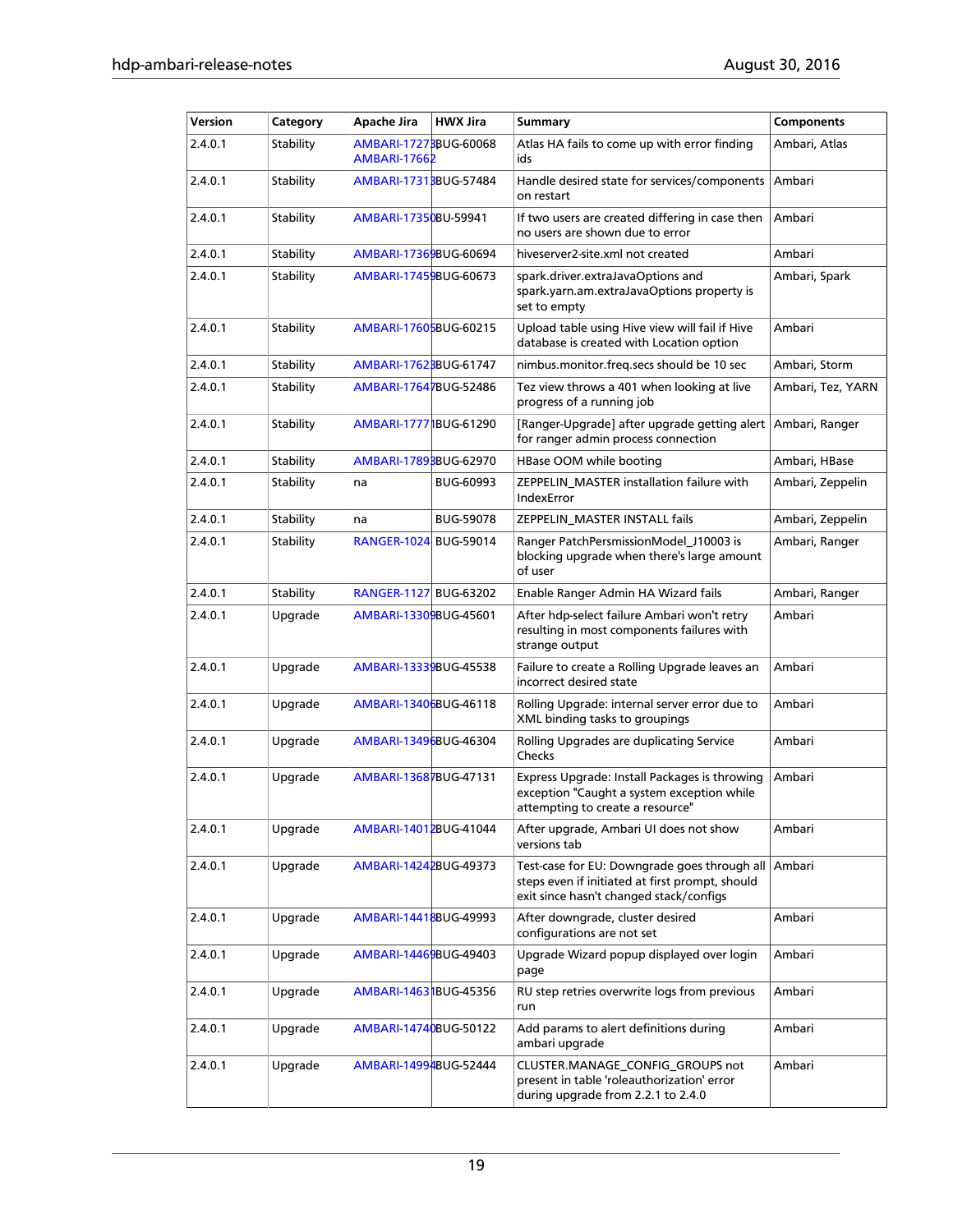| Version | Category | <b>Apache Jira</b>                   | <b>HWX Jira</b> | Summary                                                                                                                                             | Components     |
|---------|----------|--------------------------------------|-----------------|-----------------------------------------------------------------------------------------------------------------------------------------------------|----------------|
| 2.4.0.1 | Upgrade  | AMBARI-15330BUG-51826                |                 | Bubble up errors during RU/EU                                                                                                                       | Ambari         |
| 2.4.0.1 | Upgrade  | AMBARI-15446BUG-51825                |                 | Auto-retry on failure during RU/EU                                                                                                                  | Ambari         |
| 2.4.0.1 | Upgrade  | AMBARI-15505BUG-52517                |                 | Ambari upgrade for 2.0.x version to 2.1.x<br>doesn't retain properties value from ranger-<br>site                                                   | Ambari, Ranger |
| 2.4.0.1 | Upgrade  | AMBARI-1575 BUG-55228                |                 | RU/EU PreCheck to ensure<br>dfs.client.retry.policy.enable is set to false                                                                          | Ambari, HDFS   |
| 2.4.0.1 | Upgrade  | AMBARI-15880BUG-55954                |                 | ATS heapsize cannot be changed in<br>Ambari-2.2.1.1 or greater post Ambari Server<br>upgrade, even though the bug should be<br>fixed                | Ambari         |
| 2.4.0.1 | Upgrade  | AMBARI-15918BUG-52518                |                 | HDP upgrade from 2.2 to 2.3, 2.4 doesn't<br>copy ranger-site properties                                                                             | Ambari, Ranger |
| 2.4.0.1 | Upgrade  | AMBARI-1599 BUG-56170                |                 | RU/EU should check DN and RS liveliness<br>differently, need to wait longer and check if<br>process if up if liveliness check fails                 | Ambari         |
| 2.4.0.1 | Upgrade  | AMBARI-16026BUG-56146                |                 | YARN ATS Should Advertise a Version                                                                                                                 | Ambari         |
| 2.4.0.1 | Upgrade  | AMBARI-16027BUG-54675                |                 | RU does not handle Kafka .8.* topics well<br>(Changes broker IDS)                                                                                   | Ambari, Kafka  |
| 2.4.0.1 | Upgrade  | AMBARI-16075BUG-56562                |                 | MR service check failed during EU<br>(Intermittent)                                                                                                 | Ambari         |
| 2.4.0.1 | Upgrade  | AMBARI-16115BUG-55592                |                 | After upgrade ambari-env.sh was<br>changed (WARNING: Can not find ambari-<br>env.sh.rpmsave file from previous version)                             | Ambari         |
| 2.4.0.1 | Upgrade  | AMBARI-16156BUG-56591                |                 | Sometimes: Warning Alert for Atlas (HTTP<br>500 response from) is present after upgrade<br>to 2.2.2.0                                               | Ambari         |
| 2.4.0.1 | Upgrade  | AMBARI-16185BUG-56542                |                 | Express Ugrade stuck on getting status on<br>1600 node cluster                                                                                      | Ambari         |
| 2.4.0.1 | Upgrade  | AMBARI-16272BUG-52321                |                 | "ambari-server upgrade" shouldn't<br>automatically add stack configs                                                                                | Ambari         |
| 2.4.0.1 | Upgrade  | AMBARI-1665 BUG-56393                |                 | Ambari 2.2.0 breaks backward compatibility<br>with HDP 2.3.2 and below due to spark<br>configs with hdp.version being removed                       | Ambari, Spark  |
| 2.4.0.1 | Upgrade  | AMBARI-16704BUG-55520                |                 | UI - RU/EU, when initiating a downgrade,<br>should ensure that request to ABORT<br>upgrade returns 200                                              | Ambari         |
| 2.4.0.1 | Upgrade  | AMBARI-16717BUG-57493                |                 | Knox Gateway uses wrong keystore after<br>upgrade                                                                                                   | Ambari, Knox   |
| 2.4.0.1 | Upgrade  | AMBARI-17198BUG-56045                |                 | Failure in mahout package installation upon<br>retry is not correctly reported causing EU to<br>fail                                                | Ambari         |
| 2.4.0.1 | Upgrade  | AMBARI-17317BUG-56507                |                 | tez.tez-ui.history-url.base did not get updated<br>after ambari upgrade                                                                             | Ambari         |
| 2.4.0.1 | Upgrade  | AMBARI-17319BUG-47441                |                 | Ambari Rolling Upgrade- Upgraded from HDP<br>2.2.4.2 to HDP 2.3.2 changes the hiveserver<br>2 port from 10000 to 10010 after upgrade is<br>complete | Ambari, Hive   |
| 2.4.0.1 | Upgrade  | AMBARI-17375BUG-53905                |                 | [RU/EU] According to Atlas run-book,<br>implement upgrade for Atlas component                                                                       | Ambari         |
| 2.4.0.1 | Upgrade  | AMBARI-1782BBUG-62206                |                 | RU: Oozie workflow goes in SUSPENDED<br>state during Rolling upgrade                                                                                | Ambari, Oozie  |
| 2.4.0.1 | Upgrade  | AMBARI-9294 BUG-30618<br>AMBARI-9429 |                 | Versions: hosts got out of sync and could not<br>install version                                                                                    | Ambari         |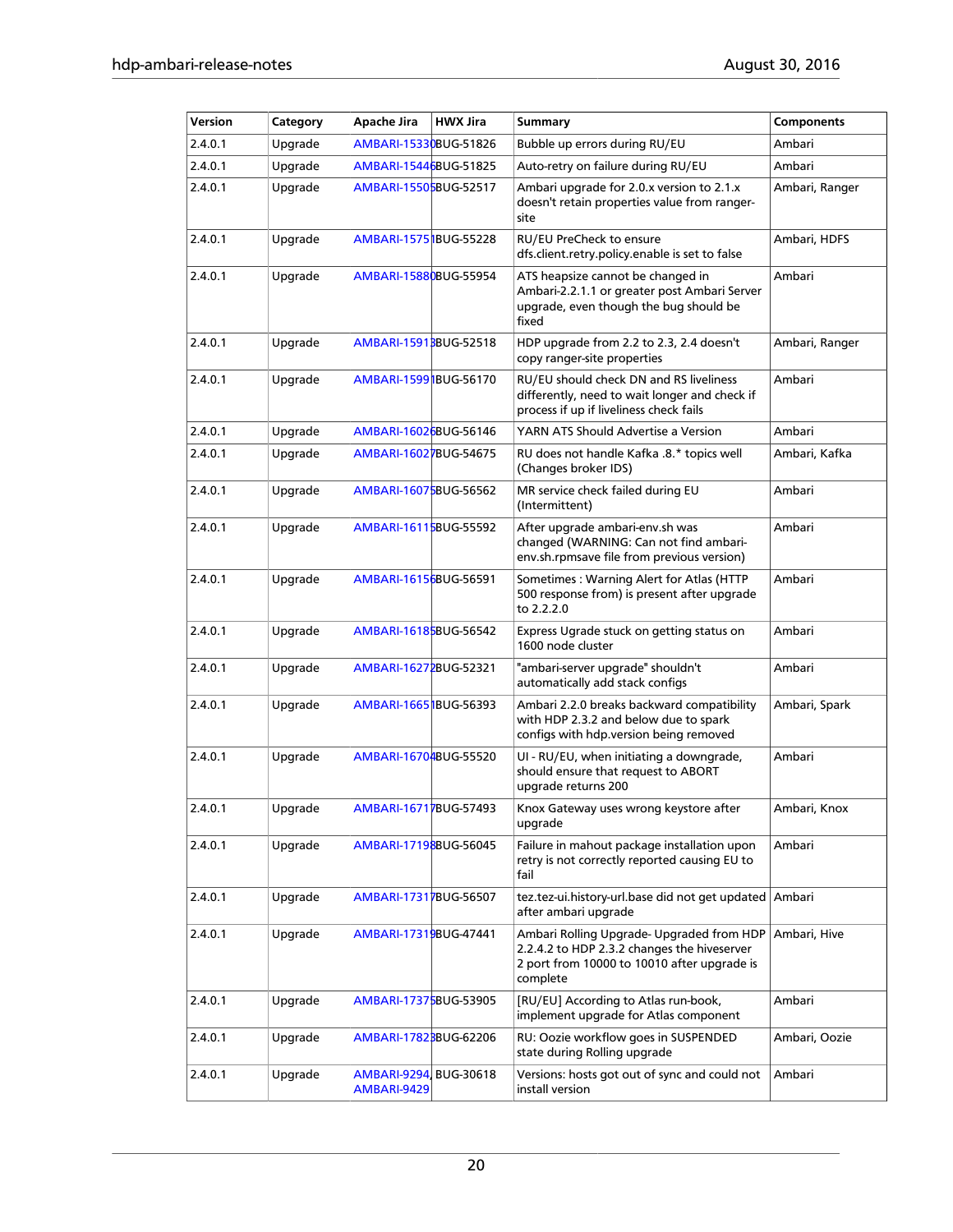| Version | Category         | <b>Apache Jira</b>    | <b>HWX Jira</b>  | Summary                                                                                                                     | <b>Components</b> |
|---------|------------------|-----------------------|------------------|-----------------------------------------------------------------------------------------------------------------------------|-------------------|
| 2.4.0.1 | Upgrade          | RANGER-1096 BUG-61843 |                  | [EU] Ranger upgrade fails in prepare upgrade<br>step                                                                        | Ambari, Ranger    |
| 2.4.0.1 | Upgrade          | RANGER-910            | <b>BUG-54742</b> | Error during EU while applying Ranger Java<br>patches                                                                       | Ambari, Ranger    |
| 2.4.0.1 | Usability        | AMBARI-11241BUG-36990 |                  | Wrong service order when sorting on the<br>allerts page                                                                     | Ambari            |
| 2.4.0.1 | Usability        | AMBARI-11670BUG-50376 |                  | Width of services menu container is fixed and<br>causes part of longer service names to be<br>rendered outside the frame    | Ambari            |
| 2.4.0.1 | Usability        | AMBARI-11791BUG-37383 |                  | Enhanced config: configs version box: repo<br>version should be consistent with other info                                  | Ambari            |
| 2.4.0.1 | Usability        | AMBARI-12050BUG-39840 |                  | Redundant alerts hint                                                                                                       | Ambari            |
| 2.4.0.1 | Usability        | AMBARI-12124BUG-40155 |                  | Add Host wizard: Configurations step is<br>empty                                                                            | Ambari            |
| 2.4.0.1 | Usability        | AMBARI-12164BUG-40160 |                  | Wrong Dependent Configurations message                                                                                      | Ambari            |
| 2.4.0.1 | Usability        | AMBARI-12234BUG-40064 |                  | Critical or Warning Alerts Popup: tooltips<br>don't work after using pagination                                             | Ambari            |
| 2.4.0.1 | Usability        | AMBARI-12447BUG-30649 |                  | Warn the user if the user is about to<br>delete a host with slaves that are not in<br>decommissioned state                  | Ambari            |
| 2.4.0.1 | Usability        | AMBARI-12523BUG-40437 |                  | Incorrect ZooKeeper Server dropdown<br>behaviour on step 5 of installer                                                     | Ambari            |
| 2.4.0.1 | Usability        | AMBARI-12550BUG-40163 |                  | Discard button doesn't hide Dependent<br>Configurations message                                                             | Ambari            |
| 2.4.0.1 | Usability        | AMBARI-1259BBUG-40062 |                  | Enable Kerberos: Config values should be<br>trimmed                                                                         | Ambari            |
| 2.4.0.1 | Usability        | AMBARI-1272BBUG-35095 |                  | Host name field on hosts page is too short                                                                                  | Ambari            |
| 2.4.0.1 | Usability        | AMBARI-13090BUG-28158 |                  | Ambari UI doesn't show correct cluster info                                                                                 | Ambari            |
| 2.4.0.1 | Usability        | AMBARI-13154BUG-45613 |                  | Label of required fields in Details section of<br>Create View Instance UI should include an<br>asterisk                     | Ambari            |
| 2.4.0.1 | Usability        | AMBARI-13247BUG-45186 |                  | All config controls are shown in Advanced<br>Tab                                                                            | Ambari            |
| 2.4.0.1 | Usability        | AMBARI-13579BUG-46719 |                  | Wrong sorting icons on config history page                                                                                  | Ambari            |
| 2.4.0.1 | Usability        | AMBARI-13857BUG-46722 |                  | Recommendation popup should distinguish<br>between empty value property and absent<br>properties from current configuration | Ambari            |
| 2.4.0.1 | Usability        | AMBARI-1389 BUG-40435 |                  | Scrolls on the configs comparison                                                                                           | Ambari            |
| 2.4.0.1 | Usability        | AMBARI-13914BUG-47380 |                  | Hard to see/print configuration changes that<br>will be performed as part of an Upgrade                                     | Ambari            |
| 2.4.0.1 | Usability        | AMBARI-13990BUG-48393 |                  | Small width for quick links dropdown                                                                                        | Ambari            |
| 2.4.0.1 | <b>Usability</b> | AMBARI-14085BUG-48863 |                  | Services loaded in model unsorted                                                                                           | Ambari            |
| 2.4.0.1 | Usability        | AMBARI-14126BUG-48945 |                  | Override icon doesn't show up when group is<br>not default.                                                                 | Ambari            |
| 2.4.0.1 | Usability        | AMBARI-14179BUG-49055 |                  | Add Config Group name validaton                                                                                             | Ambari            |
| 2.4.0.1 | Usability        | AMBARI-14180BUG-49189 |                  | Recommendation poup: non-existing<br>properties do not retain their initial value in<br>"current value" column              | Ambari            |
| 2.4.0.1 | Usability        | AMBARI-14244BUG-49214 |                  | Textarea with task logs is too wide                                                                                         | Ambari            |
| 2.4.0.1 | Usability        | AMBARI-14267BUG-49382 |                  | Logging into Ambari UI when role is less than<br>Cluster Administrator brings user to Views<br>page                         | Ambari            |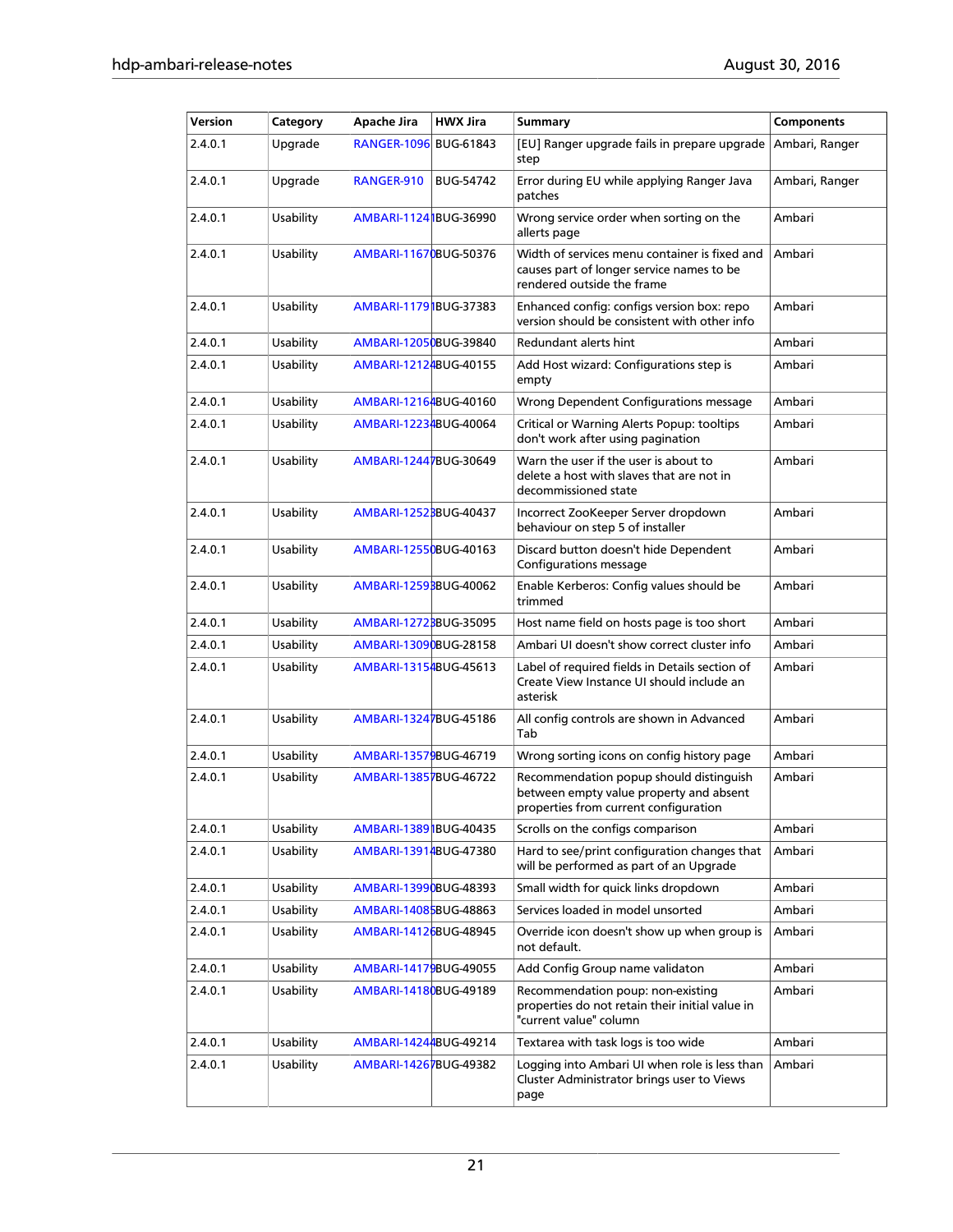| Version | Category  | <b>Apache Jira</b>    | <b>HWX Jira</b> | <b>Summary</b>                                                                                                | <b>Components</b>        |
|---------|-----------|-----------------------|-----------------|---------------------------------------------------------------------------------------------------------------|--------------------------|
| 2.4.0.1 | Usability | AMBARI-14279BUG-49388 |                 | Add Service Wizard: Ranger requirements<br>popup is displayed twice when adding<br>Ranger Service             | Ambari, Ranger           |
| 2.4.0.1 | Usability | AMBARI-14294BUG-49383 |                 | Users with the Cluster Operator role sees<br>incorrect cluster-level options in Ambari UI                     | Ambari                   |
| 2.4.0.1 | Usability | AMBARI-14345BUG-49729 |                 | Information missing from header bar in UI                                                                     | Ambari                   |
| 2.4.0.1 | Usability | AMBARI-14358BUG-49735 |                 | On Add Service wizard, Ranger Admin Tab<br>shows red badge for unknown property                               | Ambari, Ranger           |
| 2.4.0.1 | Usability | AMBARI-14365BUG-48968 |                 | HDFS Smart Configs: Inconsistent values on<br>slider                                                          | Ambari                   |
| 2.4.0.1 | Usability | AMBARI-14404BUG-49848 |                 | Ambari Admin: incorrect cluster filter<br>behaviour on Versions page                                          | Ambari                   |
| 2.4.0.1 | Usability | AMBARI-14426BUG-49035 |                 | If repos for the current os are not defined<br>install_packages doesn't show error                            | Ambari                   |
| 2.4.0.1 | Usability | AMBARI-14442BUG-50249 |                 | Typo in error message displayed when<br>connection fails in Hive view                                         | Ambari                   |
| 2.4.0.1 | Usability | AMBARI-14510BUG-49749 |                 | Ambari Admin: fix 'clear filters' link display<br>condition in Versions table and apply it to<br>other tables | Ambari                   |
| 2.4.0.1 | Usability | AMBARI-14546BUG-49665 |                 | Some elements are overlapping on Script<br>Details UI for Pig View                                            | Pig View                 |
| 2.4.0.1 | Usability | AMBARI-14589BUG-50449 |                 | [UI] Kerberos-> Configs -> description tooltip<br>is not appearing for checkboxes                             | Ambari                   |
| 2.4.0.1 | Usability | AMBARI-14737BUG-47772 |                 | Comparison box exists on the page after<br>configs rerender                                                   | Ambari                   |
| 2.4.0.1 | Usability | AMBARI-14757BUG-45959 |                 | Host check doesn't show warning about<br>working firewall on the host (Suse only)                             | Ambari                   |
| 2.4.0.1 | Usability | AMBARI-1476 BUG-51315 |                 | User loses all privileges after page refresh on<br><b>Install Wizard</b>                                      | Ambari                   |
| 2.4.0.1 | Usability | AMBARI-14818BUG-51419 |                 | Incorrect markup of some Accumulo metrics<br>widgets                                                          | Ambari                   |
| 2.4.0.1 | Usability | AMBARI-1484 BUG-47744 |                 | Filtering hosts with alerts by name gives<br>incorrect results                                                | Ambari                   |
| 2.4.0.1 | Usability | AMBARI-14991BUG-51520 |                 | Use the same colors for cpu metrics between<br>summary and host page                                          | Ambari                   |
| 2.4.0.1 | Usability | AMBARI-15799BUG-55800 |                 | Validation issues popup should have<br>"Continue Anyway" button is in green<br>(success) color                | Ambari                   |
| 2.4.0.1 | Usability | AMBARI-15810BUG-49039 |                 | Not all operations shown on "Background<br>Operations" window                                                 | Ambari                   |
| 2.4.0.1 | Usability | AMBARI-15840BUG-55721 |                 | Sorting Alerts with ALERT NAMES in Alerts UI<br>is not working as expected                                    | Ambari                   |
| 2.4.0.1 | Usability | AMBARI-1620 BUG-56988 |                 | Default query queues doesn't fit in the<br>Interactive query box                                              | Ambari                   |
| 2.4.0.1 | Usability | AMBARI-16450BUG-56340 |                 | Files view: typo in message shown on upload<br>files window                                                   | <b>File Browser View</b> |
| 2.4.0.1 | Usability | AMBARI-16452BUG-52687 |                 | [Hive View] EXPLAIN text is spilling out                                                                      | <b>Hive View</b>         |
| 2.4.0.1 | Usability | AMBARI-16708BUG-57313 |                 | Falcon Quick Links is missing in Ambari                                                                       | Ambari                   |
| 2.4.0.1 | Usability | AMBARI-16798BUG-58330 |                 | Fix Ambari UI Persistent Error message                                                                        | Ambari                   |
| 2.4.0.1 | Usability | AMBARI-16897BUG-48606 |                 | Sorting works opposite on Config History tab<br>for config groups                                             | Ambari                   |
| 2.4.0.1 | Usability | AMBARI-16900BUG-58364 |                 | Delete Host message is incorrect, suggests all<br>Clients will be deleted from cluster                        | Ambari                   |